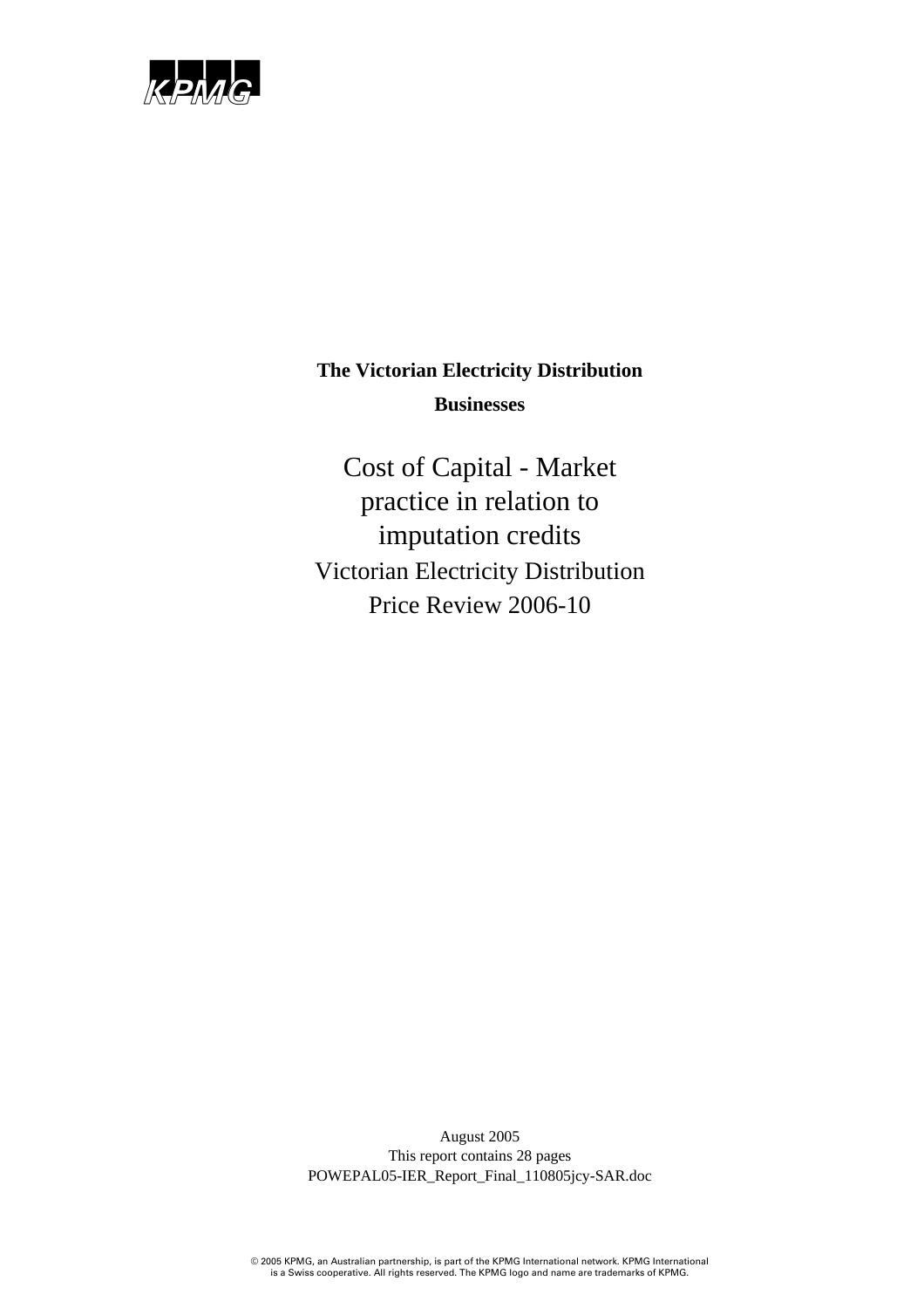

## **Contents**

| $\mathbf{1}$            |                                                                     |                                     |  |
|-------------------------|---------------------------------------------------------------------|-------------------------------------|--|
|                         | 1.1<br>1.2<br>1.3                                                   |                                     |  |
| $\overline{2}$          |                                                                     |                                     |  |
|                         | 2.1<br>2.2<br>2.3                                                   |                                     |  |
| $\overline{\mathbf{3}}$ |                                                                     |                                     |  |
|                         | 3.1<br>3.2<br>3.3<br>3.3.1<br>3.3.2                                 |                                     |  |
| $\boldsymbol{4}$        |                                                                     |                                     |  |
|                         | 4.1<br>4.2<br>4.3<br>4.4                                            |                                     |  |
| 5                       |                                                                     |                                     |  |
|                         | 5.1<br>5.2<br>5.3<br>5.3.1<br>5.4<br>5.4.1<br>5.4.2<br>5.4.3<br>5.5 |                                     |  |
| $\mathbf{A}$            |                                                                     |                                     |  |
| B                       |                                                                     | 19<br><b>LIST OF EXPERT REPORTS</b> |  |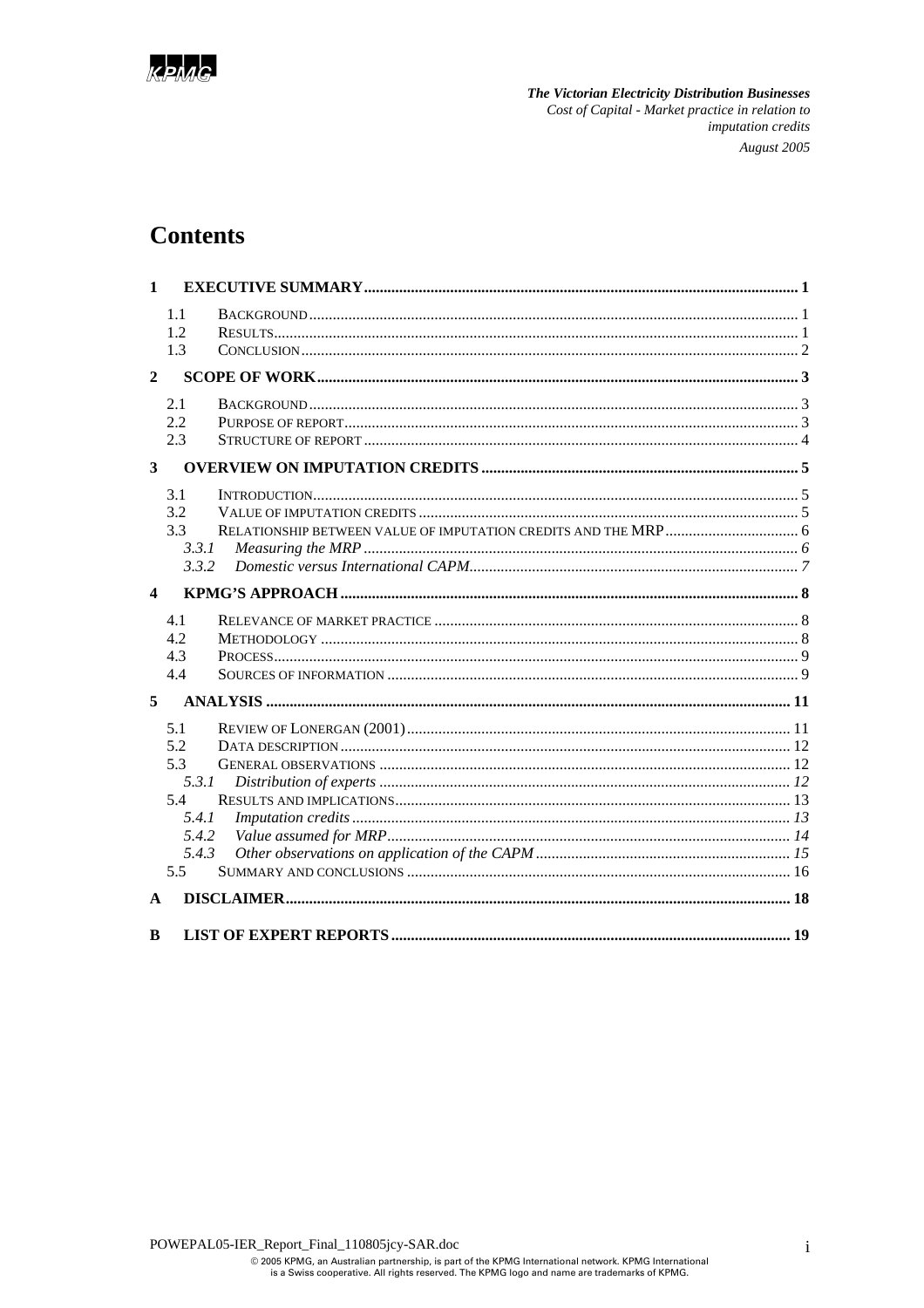

## 1 Executive summary

## **1.1 Background**

Powercor Australia Limited ("Powercor"), Citipower, SP AusNet ("SPA"), United Energy Limited ("United Energy") and the Australian Gas Light Company ("AGL") – collectively referred to as the Victorian electricity distribution businesses ("DBs") – are currently engaged in the 2006-10 Electricity Distribution Price Review ("EDPR") being undertaken by the Essential Services Commission ("ESC") in Victoria. This review is required to set the price controls that will apply to the charges to be levied by the DBs from 1 January 2006.

As part of its review, the ESC is required to make an assumption regarding the benchmark cost of equity and debt for the Businesses, and the appropriate value to attribute to imputation credits (also referred to as "gamma"). In the ESC's recent Draft Decision on the EDPR, a value of 50% was adopted for gamma. However, the ESC conceded that it may dispense with this practice given the problems with conceptually defining and measuring gamma, as well as the apparent lack of support for the adjustment by finance practitioners in the market. Notwithstanding these concerns, the ESC adopted a value of 50% for gamma in the Draft Decision on the basis that it had explicitly allowed for its assumed value of franking credits in attributing a value for the market risk premium ("MRP") in the benchmark cost of equity.

KPMG has been retained by the DBs to undertake a review of the treatment of imputation credits by finance practitioners in the market in their estimation of the cost of capital. This review was undertaken by reference to the practice adopted by independent experts in their valuation of companies that are the subject of a takeover bid. In total, we reviewed a sample of 118 independent expert reports on takeovers occurring between 1 January 2000 to 30 June 2005.

In addition, given the ESC's views on the relationship between the MRP and gamma, the DBs have requested KPMG to identify standard practice amongst finance practitioners on the value that is most commonly adopted for the MRP and whether the value adopted for the MRP is dependent upon the value adopted for gamma.

### **1.2 Results**

Of the 118 reports reviewed, we found that 33 reports adopted the Capital Asset Pricing Model ("CAPM") for estimating the cost of equity. Of these reports:

- none made any adjustment for the value of imputation credits. Reasons cited for not adjusting for imputation credits fell into two categories – entity-specific reasons and conceptual reasons. A full list of reasons cited is provided in section 5.4.1;
- all adopted a value for the MRP within the range of 6% to 8%, and 25 reports (or  $76\%$ ) adopted 6% as a point estimate for the MRP. This value prevailed despite the fact that most expert reports we reviewed acknowledged the uncertainty surrounding the measurement of the parameter and raised the possibility that the MRP has fallen below historical levels. This evidence suggests that such factors were not considered by the expert as being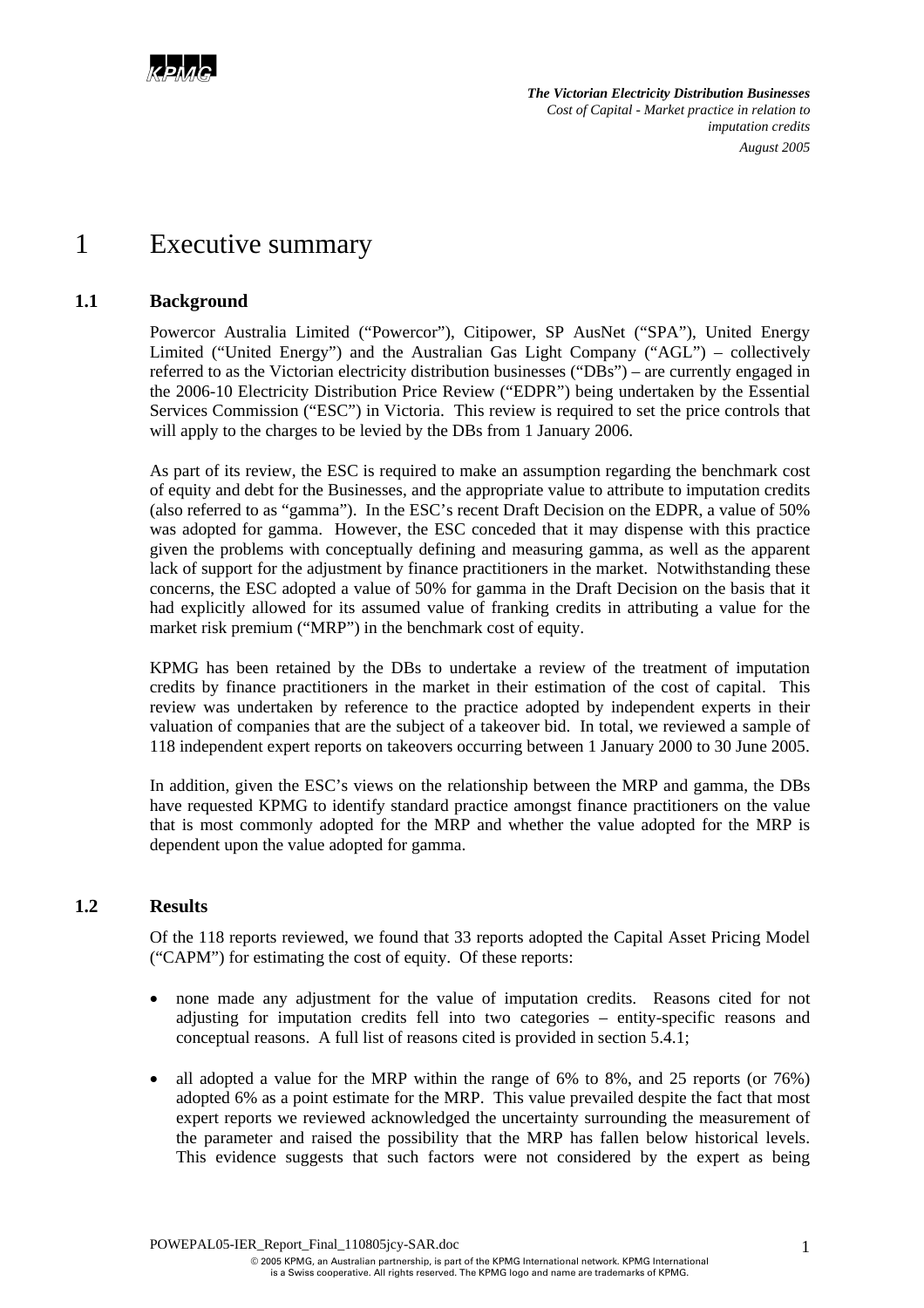

sufficient to warrant adopting a value for the MRP much higher or lower than 6%, on average; and

• none attributed their choice of value for the MRP to the decision not to adjust for dividend imputation.

## **1.3 Conclusion**

Based on these results, KPMG considers that the standard market practice in relation to estimating the cost of capital in Australia, as evidenced by independent expert reports relating to takeovers, is to assume a zero value for imputation credits and at least 6% for the MRP.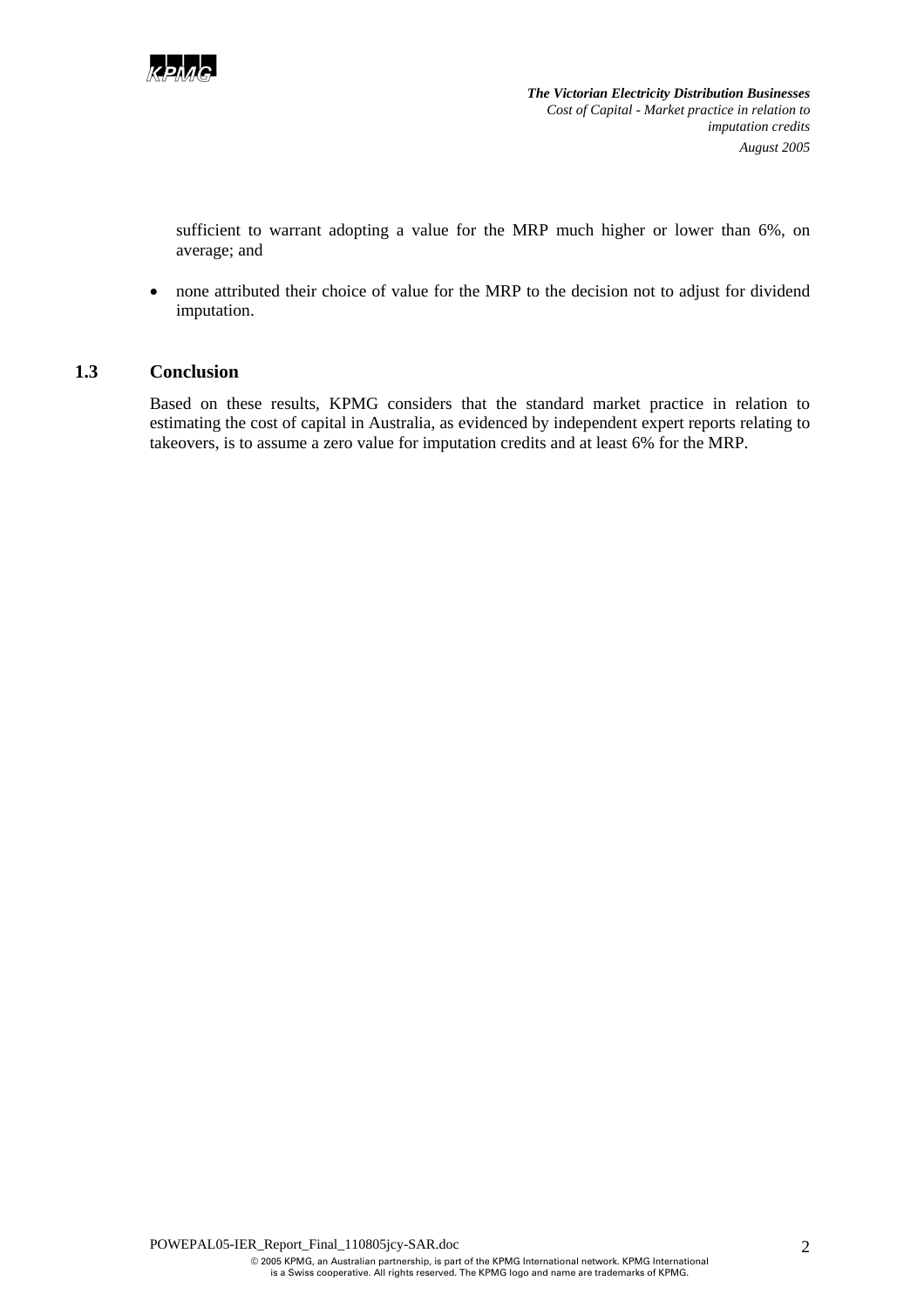

## 2 Scope of work

## **2.1 Background**

The DBs are currently engaged in the 2006-10 EDPR being undertaken by the ESC in Victoria. This review is required to set the price controls that will apply to the charges to be levied by the DBs from 1 January 2006.

The approach adopted by the ESC requires the establishment of a benchmark revenue requirement for each DB that can be translated into a price control. In setting the benchmark revenue requirement, the ESC adopts an approach that builds up each DB's revenue by reference to the costs of operating the business, including the cost of financing the business and its tax obligations.

The return on capital - which represents the financial return that investors seek for investing in an asset, given the risks that underpin that asset - is a key component of the cost of financing. It also typically represents a significant portion of the total revenue requirement for each DB.

The ESC establishes a return on capital for each DB by estimating a benchmark cost of capital for each business. This is defined as a weighted average cost of capital employed by the business – equity and debt – and denoted as WACC. WACC can be defined in a number of ways, for example, in real or nominal terms, or on a before-tax, after-tax or "no-tax"<sup>1</sup> basis, and applied to cash flows that are defined in a corresponding manner. The definition used by the ESC is a real "no-tax" WACC, which requires the ESC to separately estimate a benchmark cost of tax in the revenue requirement.

The cost of equity component of WACC is measured using the Capital Asset Pricing Model ("CAPM"). The CAPM was formulated under a "classical" tax system where returns to investors are defined to be after-corporate taxes but before personal taxes. However, Australia has a dividend imputation system where equity investors receive a tax credit for any corporate tax paid by the company. Consequently, the corporate tax paid by a company (i.e. the franking credit) could be viewed effectively as a withholding of personal tax but at the company level.

The value to an investor of each dollar of personal tax withheld at the company level is commonly referred to as "gamma". In setting the revenue requirement, the ESC is required to make an assumption regarding the appropriate value to attribute to gamma. The WACC definition adopted by the ESC requires the assumed value of gamma to be applied to the benchmark cost of tax.

## **2.2 Purpose of report**

The ESC has recently released its Draft Decision on the EDPR. In that decision, the ESC adopted a value of 50% for imputation credits (also known as "gamma"). However, the ESC

POWEPAL05-IER\_Report\_Final\_110805jcy-SAR.doc

l  $1$  The "no-tax" definition effectively results in a vanilla WACC where all the tax costs are assumed to be captured within the cash flows.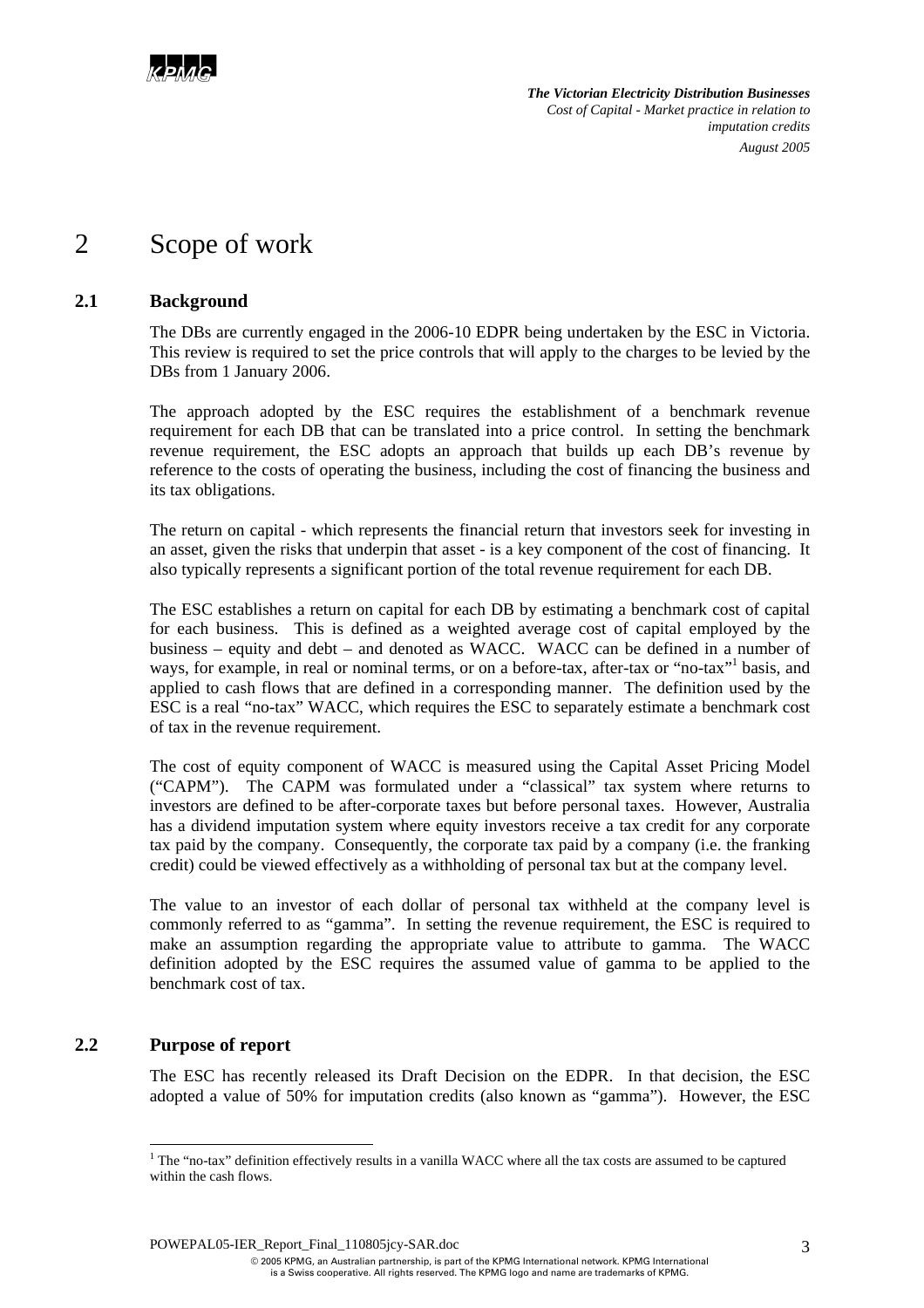

acknowledged that gamma is not a well defined parameter in theory and is probably even more poorly estimated. Furthermore, the ESC expressed concern that:

*"…making explicit adjustments for the value of imputation credits may no longer reflect standard practice amongst finance practitioners, as the Commission accepted when it first considered the matter in 1998.*" 2

Notwithstanding this concern, the ESC has nevertheless adopted a value of 50% for gamma, given that it has *"…explicitly allowed for its assumed value of franking credits when interpreting empirical information on the market risk premium.*" 3

KPMG has been retained by the DBs to undertake a review of the treatment of imputation credits by finance practitioners in the market in their estimation of the cost of capital. The purpose of this review is to identify standard practice in the market in regards to the value attributed to imputation credits in cost of capital estimates by reference to independent expert reports. In addition, given the ESC's views on the relationship between the MRP and gamma, the DBs have requested KPMG to identify standard practice amongst finance practitioners on the value that is most commonly adopted for the MRP and whether the value adopted for the MRP is dependent upon the value adopted for gamma.

This report sets out the results of the review described above. KPMG understands that the DBs expect to provide a copy of this report to the ESC as part of their submissions as evidence for an appropriate decision on the use of gamma.

## **2.3 Structure of report**

l

The remainder of this report is organised as follows:

- Section 3 provides a brief overview of the nature of the debate surrounding the value of imputation credits;
- Section 4 outlines the approach that we have adopted for our review; and
- Section 5 presents the results of our analysis and highlights the key conclusions from our review.

<sup>&</sup>lt;sup>2</sup> Essential Services Commission, Electricity Distribution Price Review 2006-10, Draft Decision, June 2005, page 333.

<sup>3</sup> Essential Services Commission, op cit.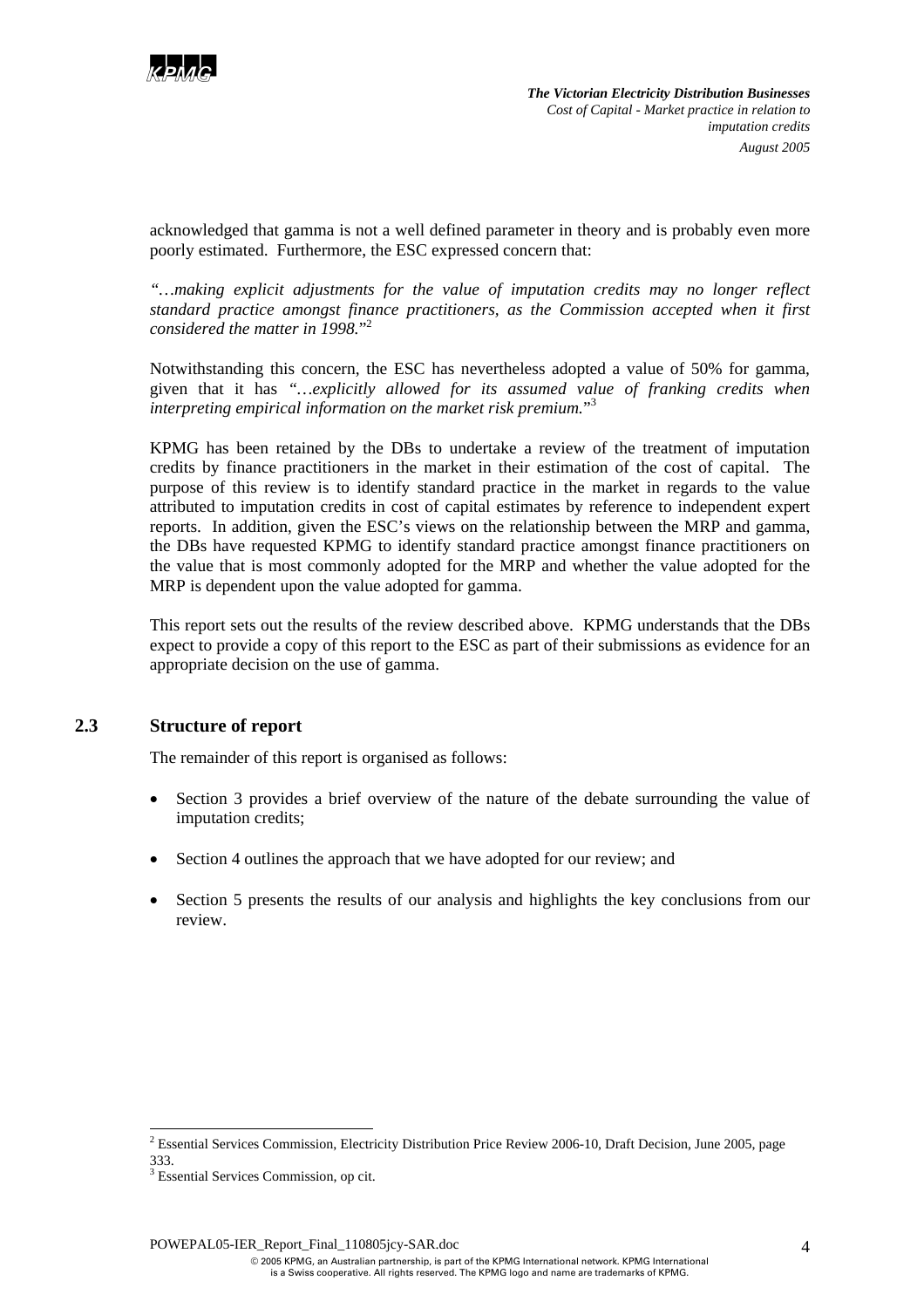

# 3 Overview on imputation credits

## **3.1 Introduction**

l

Since July 1987, Australia has had a dividend imputation tax system in place. This system aims to remove the double taxation effect of dividends paid to investors by providing domestic equity investors with a taxation credit (i.e. franking credit) for each dollar of dividends they receive that is paid out of profits that have already been subject to corporate tax. This credit may be used to offset the personal tax of the investor and hence, represents additional cash flow to the investor after-company and personal tax.

Without the franking rebate, shareholders would, in effect be paying personal tax on profits that had already been subject to company tax. In a sense, therefore, franking credits effectively represent personal tax collected or withheld at the company level.

## **3.2 Value of imputation credits**

The value of a dollar of imputation credits is commonly represented by "gamma" and denoted by  $\gamma$ . The potential value that may be attributed to gamma is based on two factors:

- the rate at which franking credits are distributed by the firm ("distribution rate"); and
- the rate at which franking credits are utilised by shareholders ("utilisation rate").

In the hypothetical world where the firm distributes 100% of its profits as dividends and there are no time lags between the time franking credits are generated by the firm, distributed by the firm to its shareholders and utilised by the shareholder, a shareholder who is able to fully utilise the imputation tax credit would value gamma at 100%. By contrast, a shareholder who is unable to utilise the tax credit (e.g. a tax-exempt taxpayer) would not attach any value to gamma.

Given that the potential value of gamma is affected by a number of variables, there is considerable debate in respect of whether and how the value of imputation credits should be factored into company valuations and the cost of capital. Much of this debate focuses on the identity of the marginal investor in the Australian sharemarket (i.e. the investor who sets the price of shares and the company's cost of capital at the margin) and whether imputation credits have any value to the marginal investor.

In addition to the conceptual difficulties surrounding the question of valuing imputation credits, there are also a number of problems with the measurement of the value of imputation credits. Many of the existing studies attempting to value imputation credits utilise data prior to the introduction of the 45-day holding period rule<sup>4</sup> and therefore, potentially overstate the value of

POWEPAL05-IER\_Report\_Final\_110805jcy-SAR.doc

<sup>&</sup>lt;sup>4</sup> The 45-day rule aims to eliminate franking credit trading where franking benefits are received by someone other than the true economic owner of the underlying shares. The rule requires resident taxpayers to hold shares for at least 45 days to be eligible to receive franking benefits from dividends paid on shares. Franking credit trading allow persons who are not the economic owners of shares (that is, persons who are not exposed, or have only a small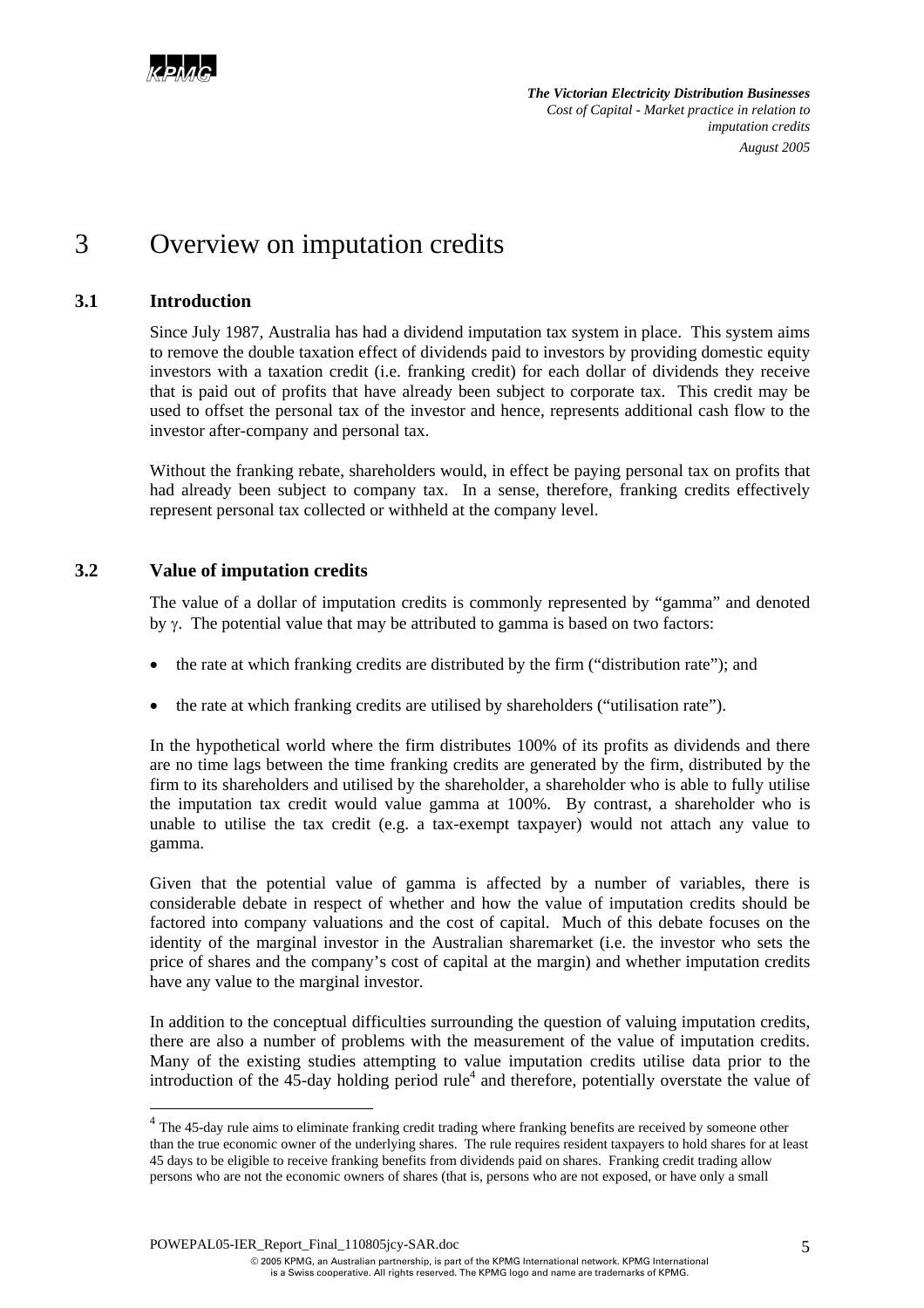

imputation credits. Furthermore, many of the existing studies are based on the dividend dropoff methodology. Apart from the fact that the results from studies using this methodology provide an indication of the utilisation rate rather than the value of gamma<sup>5</sup>, there are also some methodological drawbacks associated with this approach.<sup>6</sup>

## **3.3 Relationship between value of imputation credits and the MRP**

A further point of debate that is evident in Australian regulatory decisions is the relationship between the value of imputation credits and the MRP. The debate centres on two key questions. The first concerns the question of what impact imputation credits has on the measurement of the MRP. The second concerns the issue of consistency when regulators apply a "domestic CAPM" model which, in principle, assumes that capital markets are segregated, but recognise the existence of foreign investors in the domestic market in the value assumed for imputation credits.

It is not within the scope of this paper to provide a detailed discussion of the issues involved on these questions, nor to debate the merits of alternative views. However, we have attempted to briefly highlight the nature of debate to provide some background on the issues for the reader.

#### **3.3.1 Measuring the MRP**

Conventional measures of the Australian MRP using stockmarket accumulation indices do not capture that component of return generated by franking credits. They only capture returns from capital gain (i.e. share price appreciation) and dividends. Consequently, existing empirical measures of the MRP do not include any provision for the value of imputation credits.

In previous regulatory decisions, the ESC has stated that the value it has assumed for the MRP in the calculation of the benchmark cost of capital, includes an upward adjustment of around 0.2 per cent:

*"However, the Commission noted that its assumption about the value of franking credits requires an upward adjustment to the measured cash equity premium to add back the non-cash value of franking credits since 1987 – which the Commission has estimated to add 0.2 percentage points onto the long term average."7*

POWEPAL05-IER\_Report\_Final\_110805jcy-SAR.doc

exposure, to the risks of loss and opportunities for gain arising from share ownership) to obtain access to the value of franking credits, which generally would not have been used fully but for the scheme. <sup>5</sup>

 $<sup>5</sup>$  Refer paper by Strategic Finance Group, 11 October 2004, "The value of imputation franking credits: Gamma –</sup> Report for AGL in relation to ESC Electricity Distribution Review" for a more detailed discussion of these issues.  $6$  Dividend drop-off studies measure the fall in the price that occurs on the ex-dividend day for a stock. If trading around this period is dominated by short-term arbitrage traders, the value of imputation credits obtained will be for this class of investors only, rather than for the true investors of the firm. Furthermore, the confidence intervals typically associated with such studies is wide, making interpretation of the results difficult. Finally, many of these studies also suffer from the statistical problem of multicollinearity.

 $<sup>7</sup>$  ESC, Review of Gas Access Arrangements Final Decision, October 2002, page 324. Footnote 575 to this statement</sup> noted that "This estimate assumes a value of franking credits once distributed of 0.6 (as a proportion of face value), a constant franking ratio of 83 per cent over the period (which is taken from Hathaway, N., R. Officer, 1996, The Value of Imputation Tax Credits, working paper, Melbourne Business School, p.12) and uses the prevailing corporate tax rate and dividend yield for each year.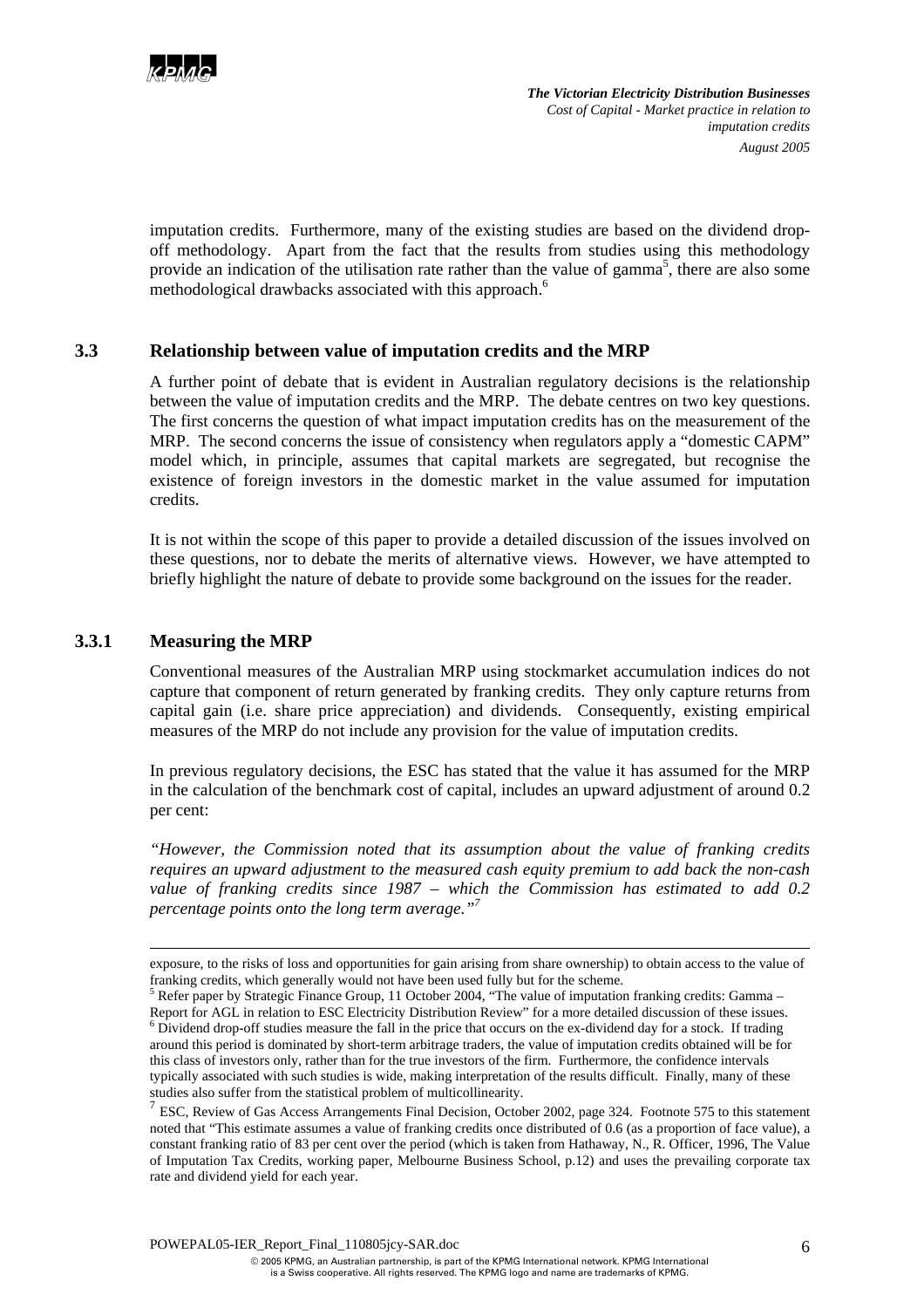

Further discussion on the value of imputation credits in the 2002 Gas Access Arrangement Final Decision suggests that this was made to take into account the return from franking credits. The decision suggests that the Commission's estimate of the component of return from franking credits was  $0.7$  percentage points. $8$ 

In the ESC's recent Draft Decision on the EDPR, the Commission has highlighted that it has made explicit adjustment for franking credits in its estimate of the MRP. On this basis, it has questioned whether this allowance should be removed if a nil value is assumed for imputation credits.

## **3.3.2 Domestic versus International CAPM**

The most commonly applied version of the CAPM is one that assumes that all the underlying parameters are measured by reference to the domestic capital market data. For example, the risk free rate is typically measured by reference to the Australian government 10 year bond yield and the MRP is typically measured by reference to the difference between the return on an Australian stockmarket index and bond yields. The way in which the CAPM is conventionally applied implicitly assumes that the Australian domestic economy is "the market", and it is perfectly segregated from other capital markets in the world. Consequently, non-resident investors are to be excluded from consideration.

The alternative would be to apply an international version of the CAPM ("ICAPM") where the market is defined to be a world market. Under this model, account could be taken of nonresident investors.

The ESC has previously expressed concern that its approach to the CAPM and imputation credits is theoretically inconsistent. That is, the value that the ESC has attributed to imputation credits implicitly takes into account the value placed on such credits by foreign investors, but at the same time, the MRP has been estimated by reference to Australian market data.

This issue remains the subject of much debate in the ESC's price review. The issue revolves around questions of whether regulators should adopt a theoretically purist approach which is in contrast to standard practice, the difficulties involved in applying the ICAPM and the resulting impact on the benchmark cost of capital.

l

<sup>&</sup>lt;sup>8</sup> ESC, Review of Gas Access Arrangements, Final Decision, October 2002, page 393. It is, however, unclear to us how the ESC has applied this adjustment to arrive at a 0.2 percentage point adjustment to the long term average MRP.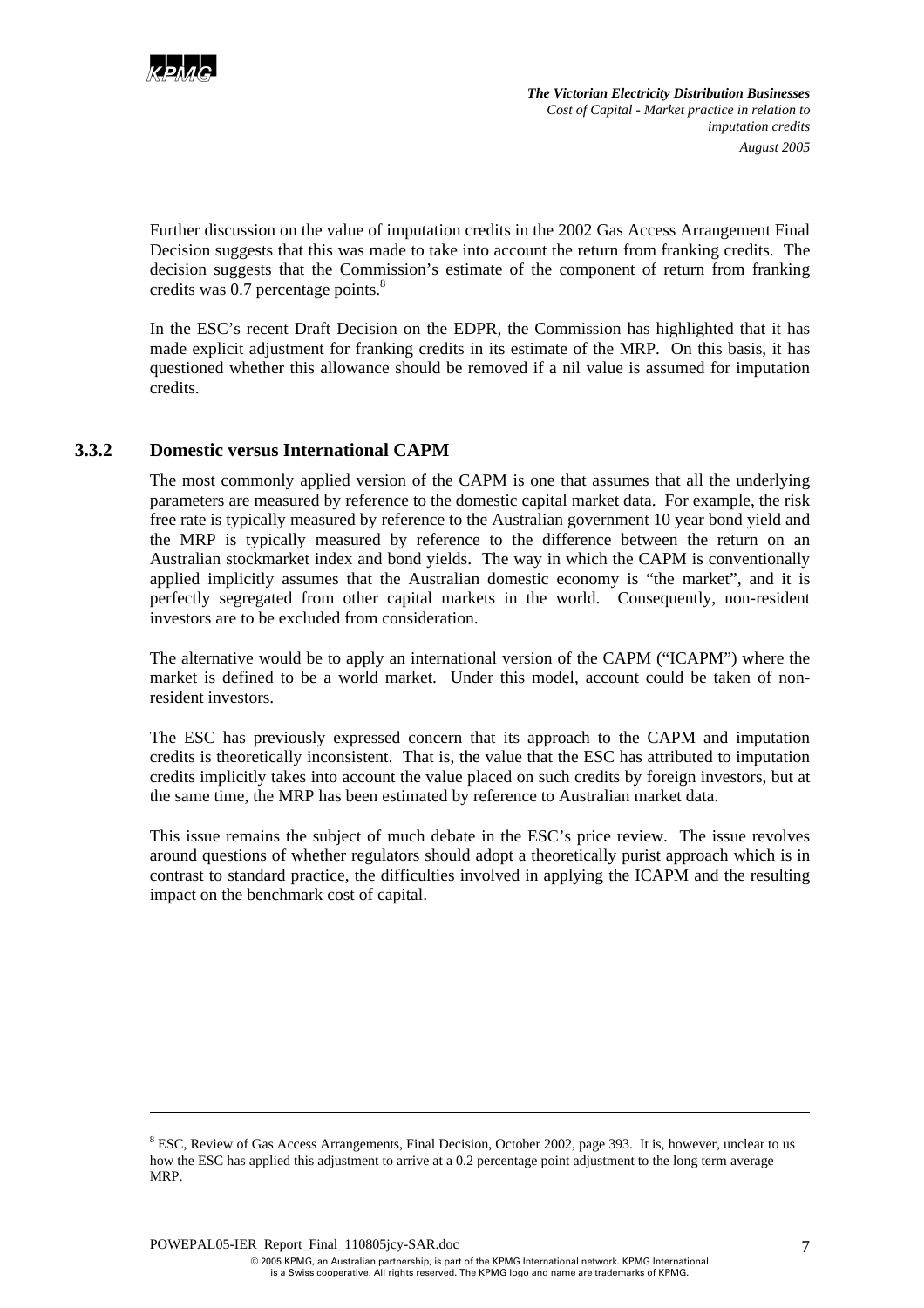

# 4 KPMG's approach

## **4.1 Relevance of market practice**

Knowledge of standard market practice in relation to the cost of capital is an important consideration in setting the benchmark revenue requirement for the DBs. As the ESC has recognised, the benchmark WACC reflects an opportunity cost of capital. Therefore, this return should be set at a level that is commensurate with the return that an investor would expect to earn from other investment opportunities in the market, after adjusting for different levels of risk.

To ensure that an appropriate level of incentive is provided for investment in electricity network assets, the regulator must ensure that the benchmark cost of capital used to set the revenue requirement is – at a minimum – estimated in a way that is comparable with the way in which investors in the market estimate their (risk-adjusted) expected returns from alternative investments. This is necessary irrespective of whether or not market practice varies from strict financial theory.

Knowledge of how the cost of capital is estimated in practice and how market evidence is interpreted and applied, is also useful given the uncertainties associated with various aspects of the theory underlying the cost of capital.

## **4.2 Methodology**

l

The methodology adopted in KPMG's review is similar to that undertaken by Lonergan  $(2001)^9$ , which examined 122 takeover reports between 1990 and 1999. Under Section 640 of the Corporations Law, a report by an independent expert must be provided to shareholders of a company subject to a takeover bid ("target company") where a bidder has more than 30% or more of the voting power in the target company or where the bidder and the target company have directors in common.

The purpose of the independent expert report is to provide shareholders of the target company with an objective and disinterested view as to whether the offer is "fair and reasonable" and to provide them with sufficient information to make an informed decision as to whether to accept or reject the offer. Policy Statement 75 defines an offer as being "fair" if the value of the offer price or consideration is equal to or greater than the value of the securities that are the subject of the offer. Compliance with this regulation therefore requires the independent expert to attribute a value to the shares of the target company.

KPMG considers that independent expert reports addressing corporate takeovers are an ideal source of information on standard market practice in relation to the cost of capital for a number of reasons:

• firstly, such reports contain a valuation of the target company. It is recognised that not all reports will adopt a discounted cash flow ("DCF") valuation methodology, however, those

POWEPAL05-IER\_Report\_Final\_110805jcy-SAR.doc

<sup>&</sup>lt;sup>9</sup> Lonergan, Wayne, 2001, "The disappearing returns", JASSA, Issue 1, Autumn, pp. 8-17.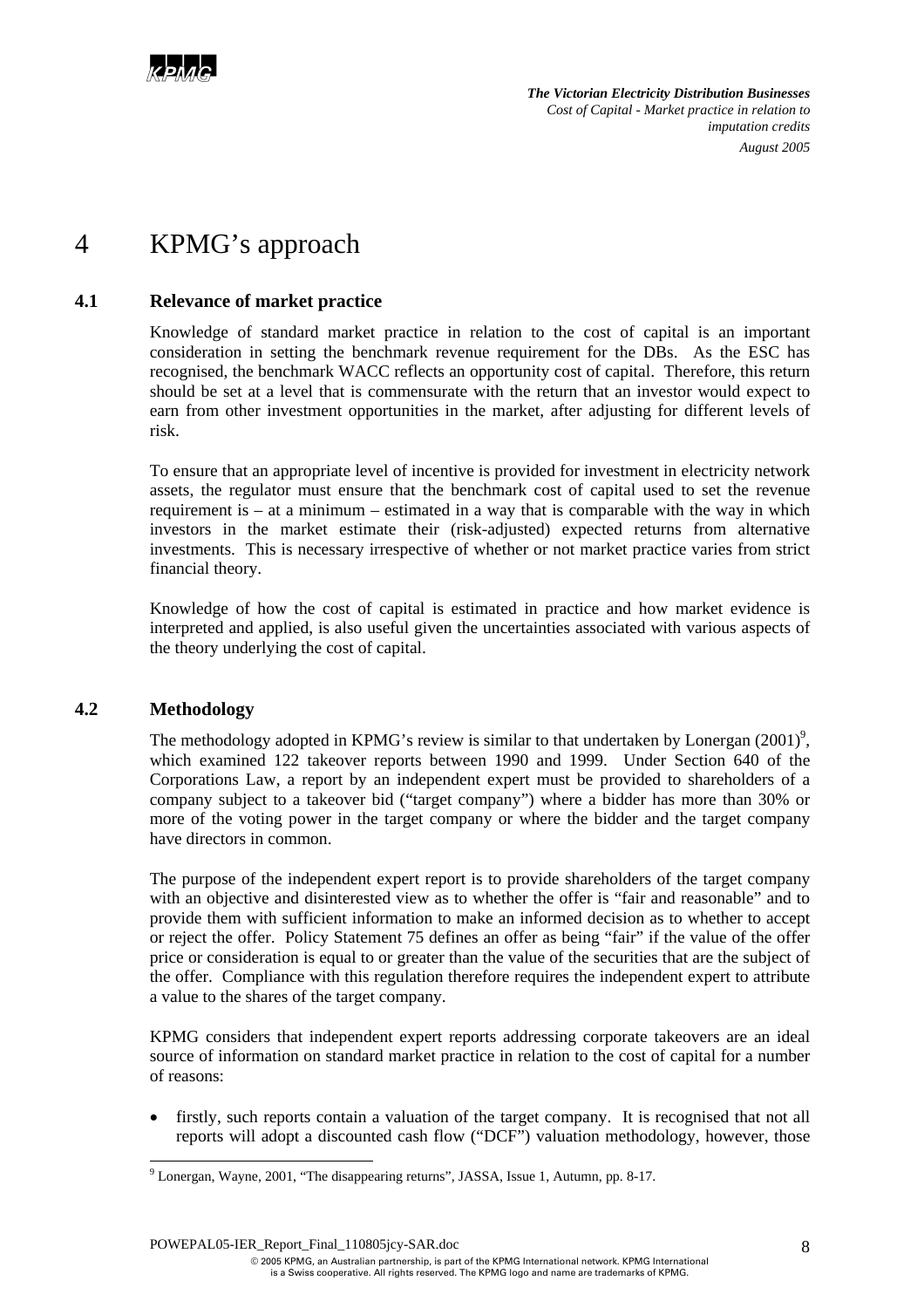

that do can provide useful information on whether and how the CAPM is applied in estimating a discount rate in practice;

- secondly, the expert is "independent" of the target company in the sense that it has no financial interest in the outcome of the offer (except for receiving a fee in relation to the preparation of the expert report);
- thirdly, the independent expert assesses the bid from the perspective of an investor in the target company, as distinct from the management of the target company; and
- lastly, takeover reports are public documents and as such, the information sourced from them can be readily verified.

## **4.3 Process**

Our precise scope of work for this review involved:

- identifying expert reports on takeovers occuring between 1 January 2000 to 30 June 2005. This list identified 145 reports;
- reducing the sample of reports to exclude those where KPMG (more precisely, KPMG Corporate Finance) is named as the independent expert (to avoid any perception of conflict of interest), as well those reports which either were not available for access or did not contain sufficient information on the valuation of the target<sup>10</sup>. This reduced the sample to 118 reports;
- identifying those reports using the DCF and CAPM methodology for valuation purposes; and
- examining the independent expert's approach to adjusting for dividend imputation (including stated reason for adjusting / not adjusting) and choice of value for the MRP.

As part of our review, we also took note of any apparent anomalies in the independent expert's application of the CAPM methodology, such as whether the independent expert made adjustments to any parameters that a straight "textbook" application of the CAPM would normally preclude.

## **4.4 Sources of information**

Our primary source of information for this review was a list of the expert reports on takeovers occurring between 1 January 2000 and 30 June 2005 obtained from a database provided by *Connect 4*, a company specialising in providing information on companies listed on the Australian Stock Exchange ("ASX").

POWEPAL05-IER\_Report\_Final\_110805jcy-SAR.doc

l  $10$  27 reports were excluded based on this criteria.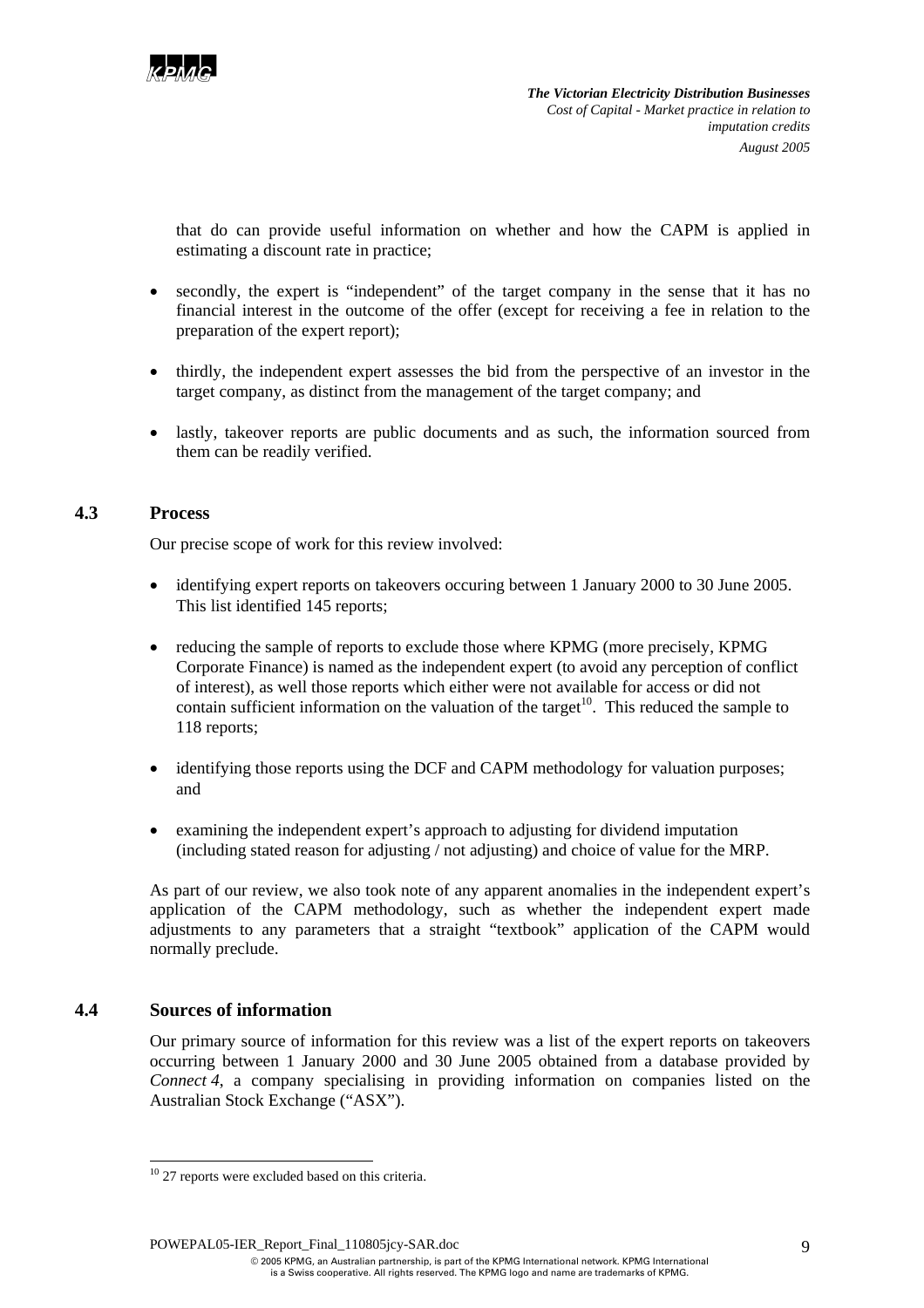

We were able to obtain an electronic copy of most of the expert reports identified on the Connect 4 list, however, a number of reports were not available. Where this was the case, we obtained an electronic copy of the expert report through Aspect Huntley's<sup>11</sup> DatAnalysis database. This database provides company information, including company announcements, for all companies listed on the ASX, including many that have been delisted. As all publicly listed companies are required to inform the ASX of the despatch of their target statements in response to takeover bids, we were able to obtain electronic copies of those reports not initially available through Connect 4.

l

 $11$  Specialist provider of financial information and research.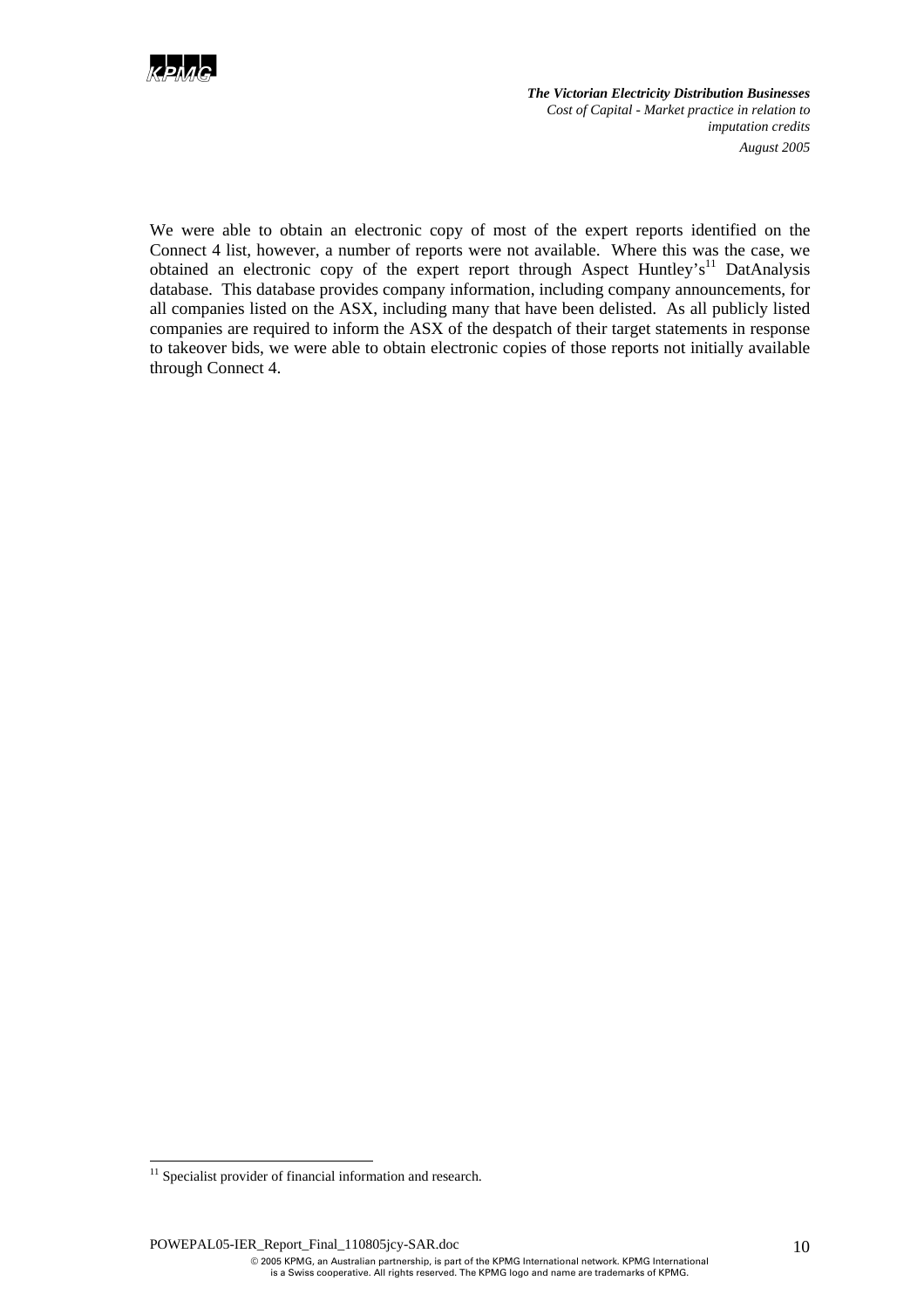

## 5 Analysis

## **5.1 Review of Lonergan (2001)**

As noted earlier, the methodology adopted in our review is similar to that undertaken by Lonergan (2001). Accordingly, it is useful to briefly review the results of that study.

Lonergan (2001) examined the impact of imputation credits on the cost of capital and on company values. Using a series of examples, the author demonstrated that the only class of investor that was most likely better off after the introduction of imputation was Australian individual shareholders. However, this class of investor only accounted for just over 18% of ownership in listed Australian equities at the time of the study. Furthermore, the author contended that the price-makers in the Australian sharemarket are foreign investors and Australian life companies / superannuation funds, both of which were not significantly better off as a result of imputation.

The author also questioned whether imputation had any effect on the cost of capital given that Australia is most likely a price-taker in the world capital market. In examining this question, Lonergan reviewed 122 takeover reports between 1990 and 1999 to assess the extent to which there was market support for adjusting the cost of capital for the value of imputation credits. That study found that:

- of the 122 reports reviewed, only 48 (or 39%) provided support showing how they had arrived at the WACC used in their reports;
- of the 48 reports, 42 (or 88%) used the classical CAPM model and made no adjustment for dividend imputation. That is, only 6 reports made an adjustment to reflect dividend imputation; and
- of those reports that made an adjustment to reflect dividend imputation, five attributed little or zero net effect on the value of the company being assessed.

These results led Lonergan to question whether the rates of returns that were being allowed by regulators at the time, were adequate:

*"Allowable rates of return permitted by regulatory authorities in Australia have, on a number of occasions, been reduced because of the alleged reduction in the cost of capital as a result of imputation credits. As a result, some investors are being deprived of part of the rate of return to which they properly should be entitled. This is not only unjust; it also has serious implications on the future availability of equity capital to invest in major infrastructure projects."<sup>12</sup>*

l

 $12$  Lonergan (2001), op cit, page 17.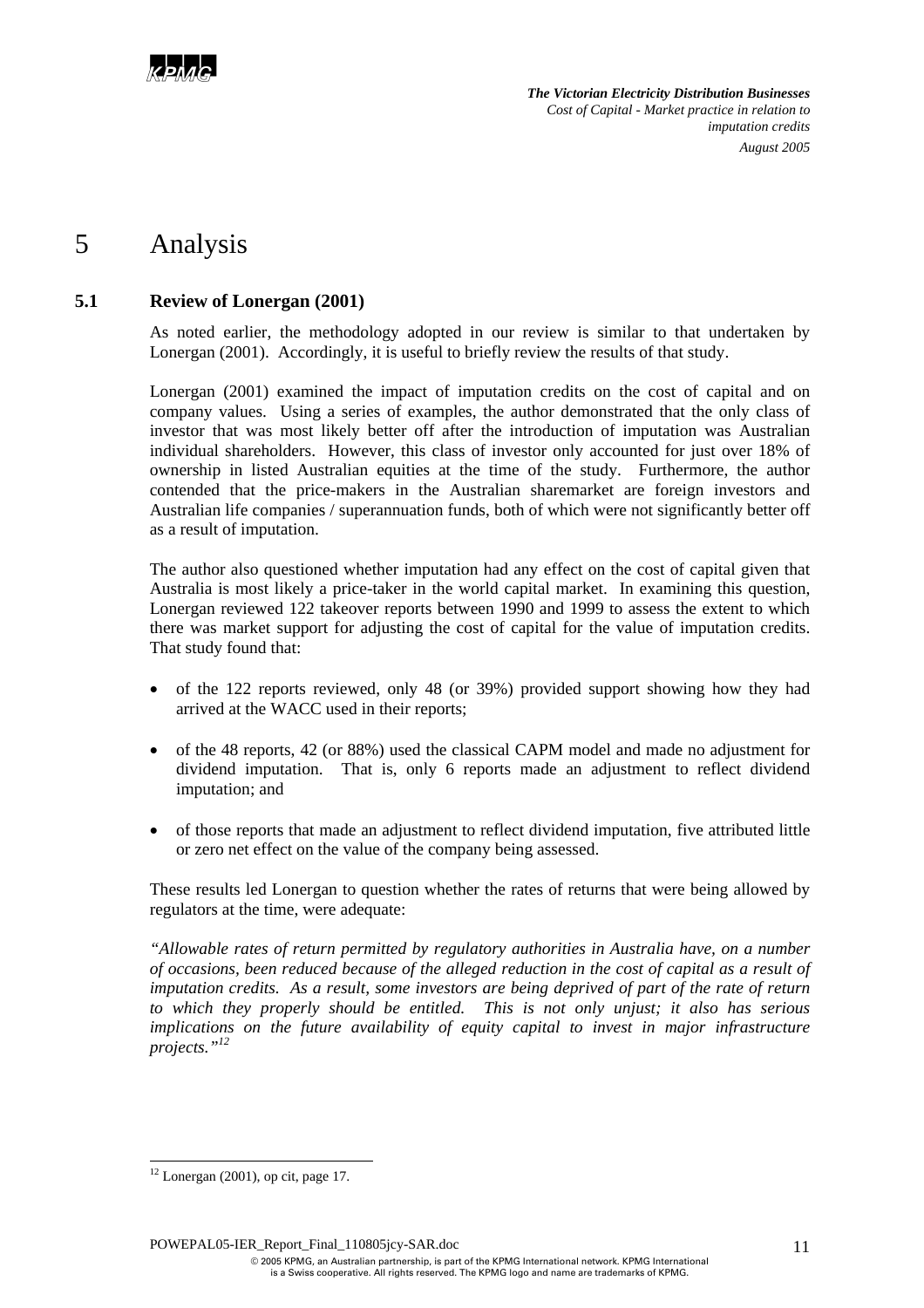## **5.2 Data description**

KPMG reviewed a total 118 takeover reports for this project. A list of the independent expert reports included in our sample is contained in Appendix B to this report. This list identifies the name of the target company (and ASX code), the independent expert, the target's industry sector and whether the expert adopted the CAPM in its valuation.

Those reports which did adopt the CAPM were further reviewed to identify:

- whether an adjustment was made in respect of imputation credits and if so, what reasons were provided; and
- what value was adopted for the MRP.

In respect of those reports which did not adopt the CAPM, no further review was undertaken.

## **5.3 General observations**

## **5.3.1 Distribution of experts**

Table 1 below shows the distribution of independent experts responsible for the reports we reviewed. Of the 118 independent expert reports we reviewed, 32 reports, or 27%, were prepared by Grant Samuel & Associates.

| Name of expert                              | <b>Number of reports</b> | % of reports reviewed |  |  |  |  |  |  |
|---------------------------------------------|--------------------------|-----------------------|--|--|--|--|--|--|
| Grant Samuel & Associates                   | 32                       | 27%                   |  |  |  |  |  |  |
| Deloitte Corporate Finance                  | 21                       | 18%                   |  |  |  |  |  |  |
| Ernst<br>&<br>Corporate<br>Young<br>Finance | 12<br>10%                |                       |  |  |  |  |  |  |
| Pricewaterhouse Coopers                     | 8                        | 7%                    |  |  |  |  |  |  |
| <b>Horwath Investment Services</b>          | 7                        | 6%                    |  |  |  |  |  |  |
| Lonergan & Edwards                          | 5                        | 4%                    |  |  |  |  |  |  |
| <b>BDO</b> Corporate Finance                | 5                        | 4%                    |  |  |  |  |  |  |
| PKF Corporate Advisory                      | 5                        | 4%                    |  |  |  |  |  |  |
| Other                                       | 23                       | 20%                   |  |  |  |  |  |  |
| <b>Total</b>                                | 118                      | 100%                  |  |  |  |  |  |  |

#### **Table 1: Independent experts**

Lonergan (2001) noted that the independent expert market was dominated by a relatively small number of firms<sup>13</sup>. Notwithstanding this, we concur with Lonergan, that there is no evidence to

l

<sup>13</sup> Lonergan (2001), page 14.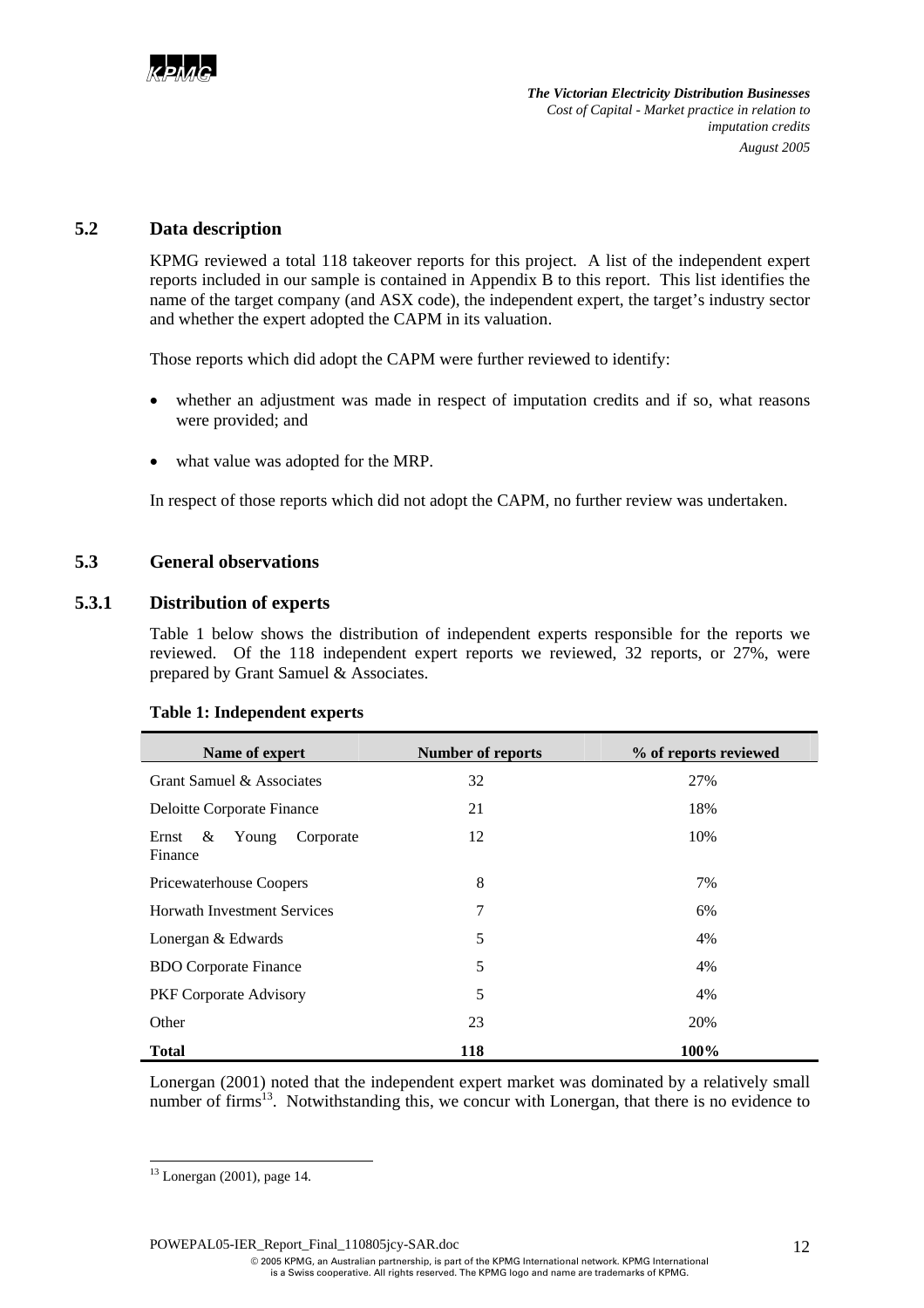

suggest that the views expressed in such reports, which have been widely disseminated in both the public and professional investor market, are not shared by the investment community.

## **5.4 Results and implications**

### **5.4.1 Imputation credits**

Table 2 below sets out a summary of the results of our review.

#### **Table 2: Expert reports on takeovers**

| <b>Year of takeover</b><br>announcement | Number of<br>reports reviewed | Number of<br>reports for which<br><b>WACC</b> was<br>applied | Number of<br>reports adopting<br><b>CAPM</b> to<br>estimate cost of<br>equity | Number of<br>reports adjusting<br>for imputation |
|-----------------------------------------|-------------------------------|--------------------------------------------------------------|-------------------------------------------------------------------------------|--------------------------------------------------|
| 2000                                    | 24                            |                                                              | 7                                                                             |                                                  |
| 2001                                    | 24                            | 8                                                            | 6                                                                             |                                                  |
| 2002                                    | 12                            | 4                                                            | 4                                                                             |                                                  |
| 2003                                    | 26                            | 7                                                            | 7                                                                             |                                                  |
| 2004                                    | 22                            | 7                                                            | 7                                                                             |                                                  |
| 2005<br>to 30<br>(up)<br>June)          | 10                            | 2                                                            | $\mathfrak{D}$                                                                |                                                  |
| <b>Total</b>                            | 118                           | 35                                                           | 33                                                                            | 0                                                |

Of the 118 reports reviewed, only 35 reports adopted a discounted cash flow valuation methodology and utilised a WACC as the discount rate for valuing the target company.<sup>14</sup> Of these, 33 reports adopted the CAPM for estimating the cost of equity. The remaining 2 reports did not provide adequate information on this matter.

Importantly, **none of the reports which applied the CAPM made any adjustment for the value of imputation credits.** These results provide even stronger evidence than Lonergan  $(2001)^{15}$  that the standard practice of finance practitioners in the market is not to make any adjustment for the value of imputation credits.

### *Reasons for not adjusting for imputation*

As with Lonergan (2001), the reasons cited for not adjusting for imputation may be categorised into entity-specific and conceptual reasons.

Entity-specific reasons included:

l

<sup>&</sup>lt;sup>14</sup> Most of the other expert reports applied the capitalisation of future maintainable earnings valuation methodology or an assets-based methodology.

<sup>&</sup>lt;sup>15</sup> Lonergan (2001) found that 6 of the 48 reports reviewed which provided support for the WACC adopted in the valuation made an adjustment for imputation credits.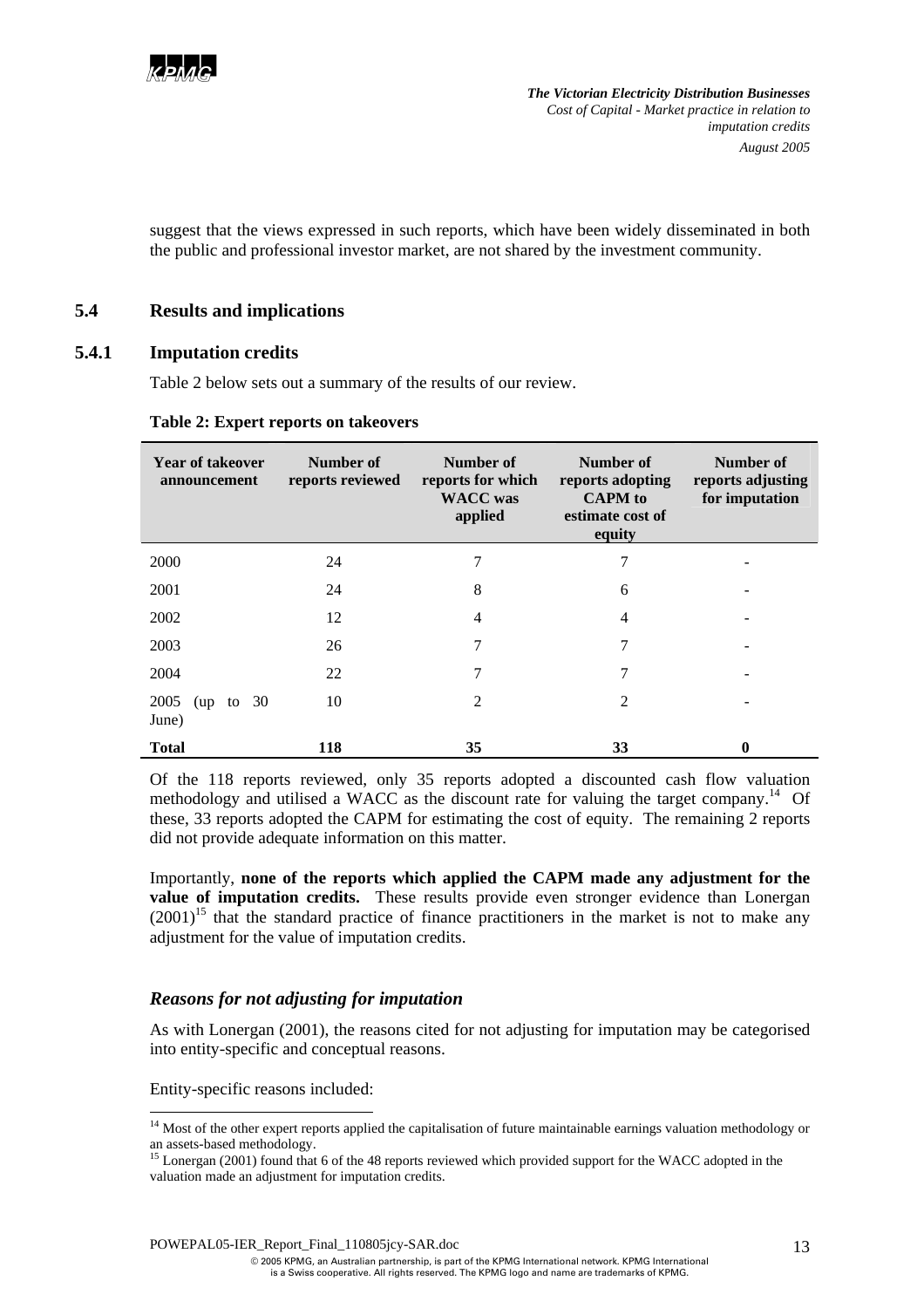

- the bidder is a foreign company (or potential acquirors of the target company are foreign companies) and franking credits do not have the same value to such parties;
- the target company has unused accumulated tax losses and has not paid tax or generated franking credits for some time; and
- the target company has franking credits but is unlikely to be able to distribute them in the short term.

Conceptual reasons most commonly cited for not adjusting for imputation included the following:

- there is no generally accepted method for allowing for dividend imputation. In fact, there is considerable debate within the academic community as to the appropriate adjustment or even whether any adjustment is required at all;
- there is no market consensus on whether and to what extent the value of franking credits should be reflected in the valuation of assets;
- while acquirors are attracted by such credits, there is no clear evidence that they will actually pay extra for them or build it into values based on long term cash flows;
- existing evidence on the value the market attributes to imputation credits is insufficient or inconclusive to rely on for valuation purposes;
- the studies that measure the value attributed to franking credits are based on the immediate value of franking credits distributed and do not address the risk and other issues associated with the ability to utilise them over the longer term;
- not all shareholders can use franking credits. In particular, foreign investors gain no benefit from franking credits. If foreign investors are the marginal price setters in the Australian market, there should be no adjustment for dividend imputation; and
- investors subject to high personal taxes may not attach any value to franking credits as they would prefer their returns to be generated by way of capital gains rather than cash dividends.

The range of reasons offered for not adjusting for imputation credits is similar to that found in Lonergan (2001). The common theme that emerges from most expert reports is that whilst imputation credits are valuable to investors, including such value in company valuations or the cost of capital involves more complex considerations.

## **5.4.2 Value assumed for MRP**

Table 3 below summarises the MRP values utilised in those reports where the CAPM was applied for valuation purposes.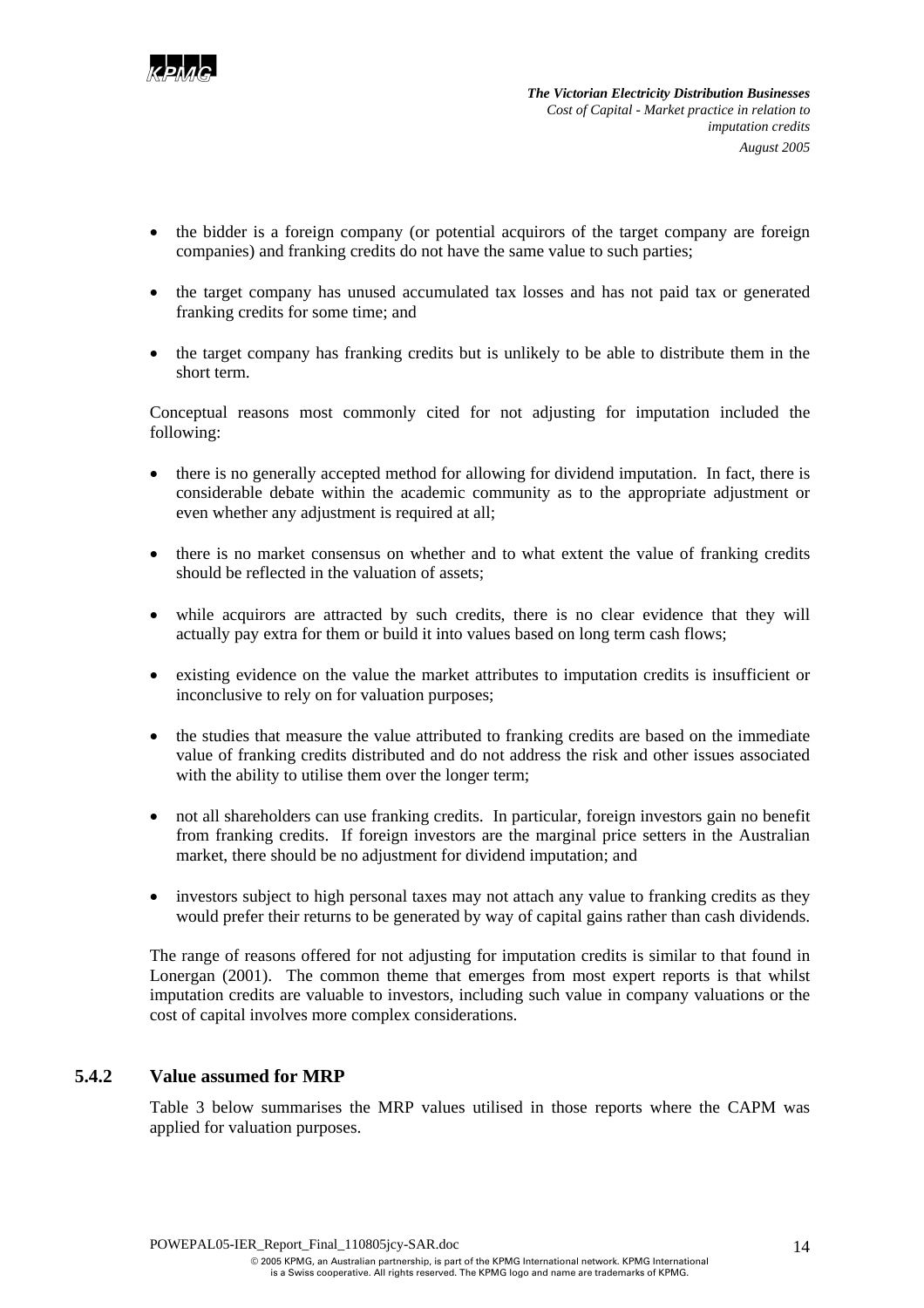| <b>MRP</b> value adopted | <b>Number of reports</b> | % of total |
|--------------------------|--------------------------|------------|
| $< 6\%$                  | ۰                        | -          |
| 6%                       | 25                       | 76%        |
| $6\% - 6.5\%$            | 3                        | 9%         |
| 7%                       | 4                        | 12%        |
| 8%                       | 1                        | 3%         |
| $> 8\%$                  | -                        |            |
| <b>Total</b>             | 33                       | 100%       |

## **Table 3: MRP values used in expert reports applying the CAPM**

It is evident that standard practice amongst finance practitioners is to adopt a value for the MRP in the range of 6% to 8%. **The most widely used point estimate is a value of 6%.** This value was adopted despite the fact that most expert reports we reviewed:

- acknowledged the uncertainty surrounding the measurement of the MRP. A few reports highlighted the importance of using long term historical measurements of the MRP due to the greater stability of such measures<sup>16</sup>;
- suggested that the MRP is not constant and changes over time; and
- noted that some observers believed the market risk premium has fallen below historical levels.

This evidence suggests that such factors were not considered by the expert as being sufficient to warrant adopting a value for the MRP much higher or lower than 6%, on average.

As we have already noted, none of these reports advocated any adjustment for the value of imputation credits. Furthermore, none of these reports attributed their choice of value for the MRP to the decision not to adjust for dividend imputation.<sup>17</sup>

## **5.4.3 Other observations on application of the CAPM**

 $\overline{a}$ 

As part of our review, we made general observations regarding application of the CAPM in a manner that was not strictly in line with a conventional "textbook" application. We found limited evidence of such instances. Where there was a variation from the conventional textbook application of the CAPM, it related to the following:

<sup>&</sup>lt;sup>16</sup> For example, refer to the independent expert report on Pacific Hydro (19/04/05) prepared by Ernst & Young Corporate Finance, Appendix 3.

<sup>&</sup>lt;sup>17</sup> We note, however, that Grant Samuel did include comments on dividend imputation that stated that some observers did advocate grossing up the MRP by 2% to reflect the benefit of franking credits that are on average received by shareholders. However, Grant Samuel disputed the merits of this approach.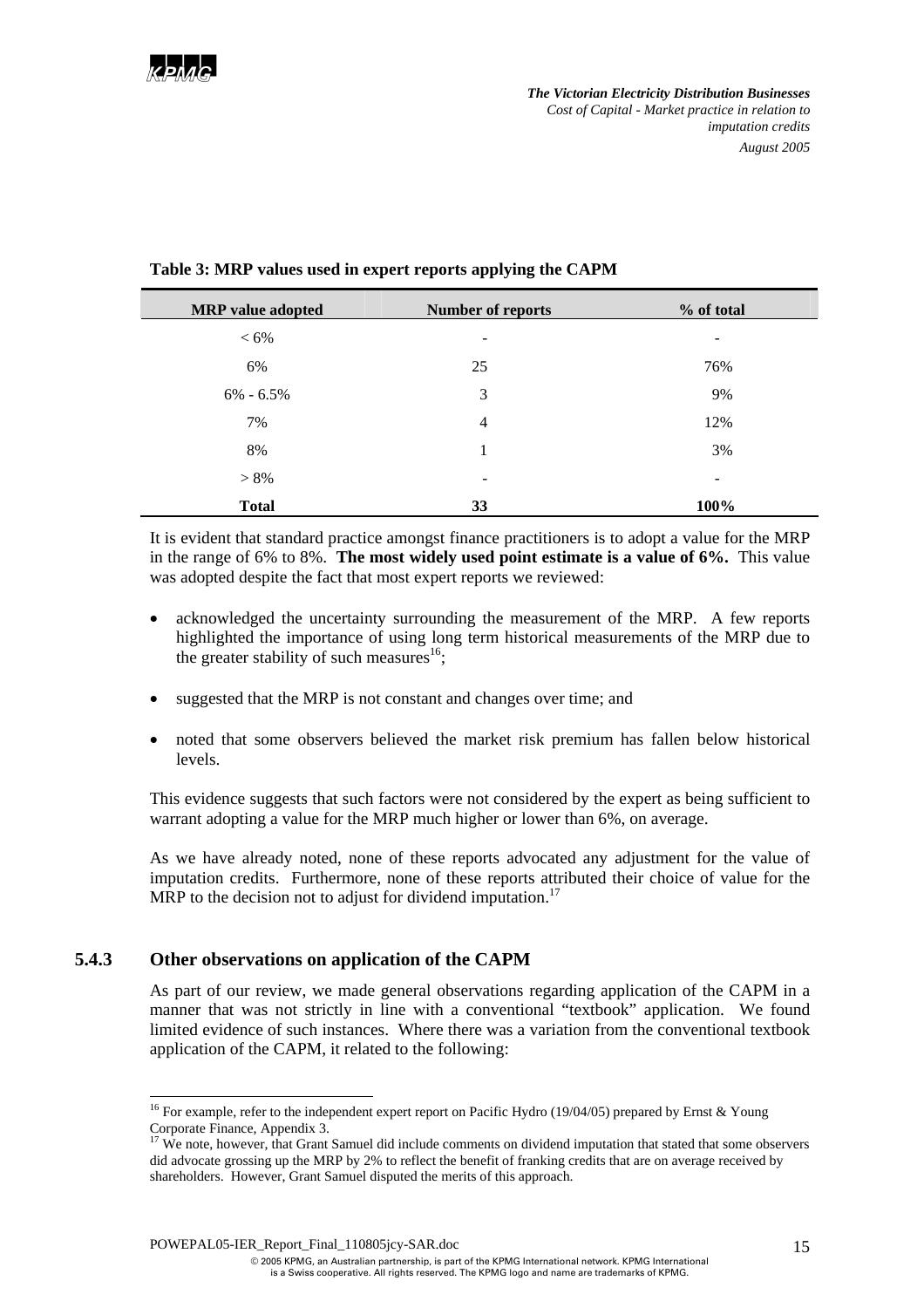

- the addition of a company specific risk premium to the cost of equity by some experts. This risk premium was generally in the range of 3% to 5% and was included to take into account of a small company premium. An example of this is the valuation of Brisbane Broncos Ld by Deloitte Corporate Finance. We also found that many reports commented that company specific risk should theoretically be incorporated into cash flows, however, it was also common practice to allow for certain classes of specific risk by adjusting the discount rate<sup>18</sup>;
- selection of a beta factor outside of the range of the market evidence reviewed by the expert. For example, Grant Samuel's valuation of Cable Wireless Optus noted that Optus' beta factor was 4.22 using the AGSM risk measurement service, 1.51 using Bloomberg and 1.42 measured against the Morgan Stanley Capital Index. Evidence on beta factors for comparable telecommunications businesses internationally indicated that most established operators have betas of less than 1.0. Grant Samuel's choice of beta factor, however, was 1.1;
- selection of a risk free rate of return using a proxy other than the standard 10 year benchmark government bond yield. For example, Grant Samuel's valuation of WMC Resources noted that whilst the standard benchmark used in practice for the risk free rate was the ten year rate, this rate was not considered appropriate for WMC Resources given the long duration of its major assets. Use of the 30 year government bond yield was also problematic given that there was a significant discrepancy between the 10 year and 30 year rates. Given these circumstances, Grant Samuel stated that it had "*…judgmentally selected a risk free rate having regard to the current yield to maturity on both 10 year and 30 year United States Treasury Notes.*" 19; and
- judgmentally adjusting the theoretically derived WACC outcome to obtain a WACC that is more in line with what the expert considers appropriate. In its valuation of WMC Resources, Grant Samuel noted that the calculated WACC outcome was "*..lower than the discount rates that real world potential purchasers would use in assessing these assets…Accordingly, Grant Samuel has judgmentally increased the estimated WACCs for the purposes of selecting discount rates…*" 20 The judgmental increase in WACC was around 0.5% to 0.7% above the calculated WACCs.

### **5.5 Summary and conclusions**

 $\overline{a}$ 

Based on our review of a sample of 118 independent expert reports issued in relation to takeovers announced between 1 January 2000 and 30 June 2005, we found that 33 reports (or approximately 28% of the sample) adopted the CAPM for estimating the cost of equity. Of these reports:

• none made any adjustment for the value of imputation credits;

<sup>&</sup>lt;sup>18</sup> For example, refer Grant Samuel, Independent Expert Report on Casinos Austria International Limited in relation to a takeover offer by Casinos Austria International Holdings GmbH, 26 May 2004, Appendix 2, page 5.<br><sup>19</sup> Grant Samuel, Independent Expert Report on WMC Resources in relation to a bid by Xstrata PLC, 22 December

<sup>2004,</sup> Appendix 1.

<sup>&</sup>lt;sup>20</sup> Grant Samuel, op cit, Appendix 1, page 9.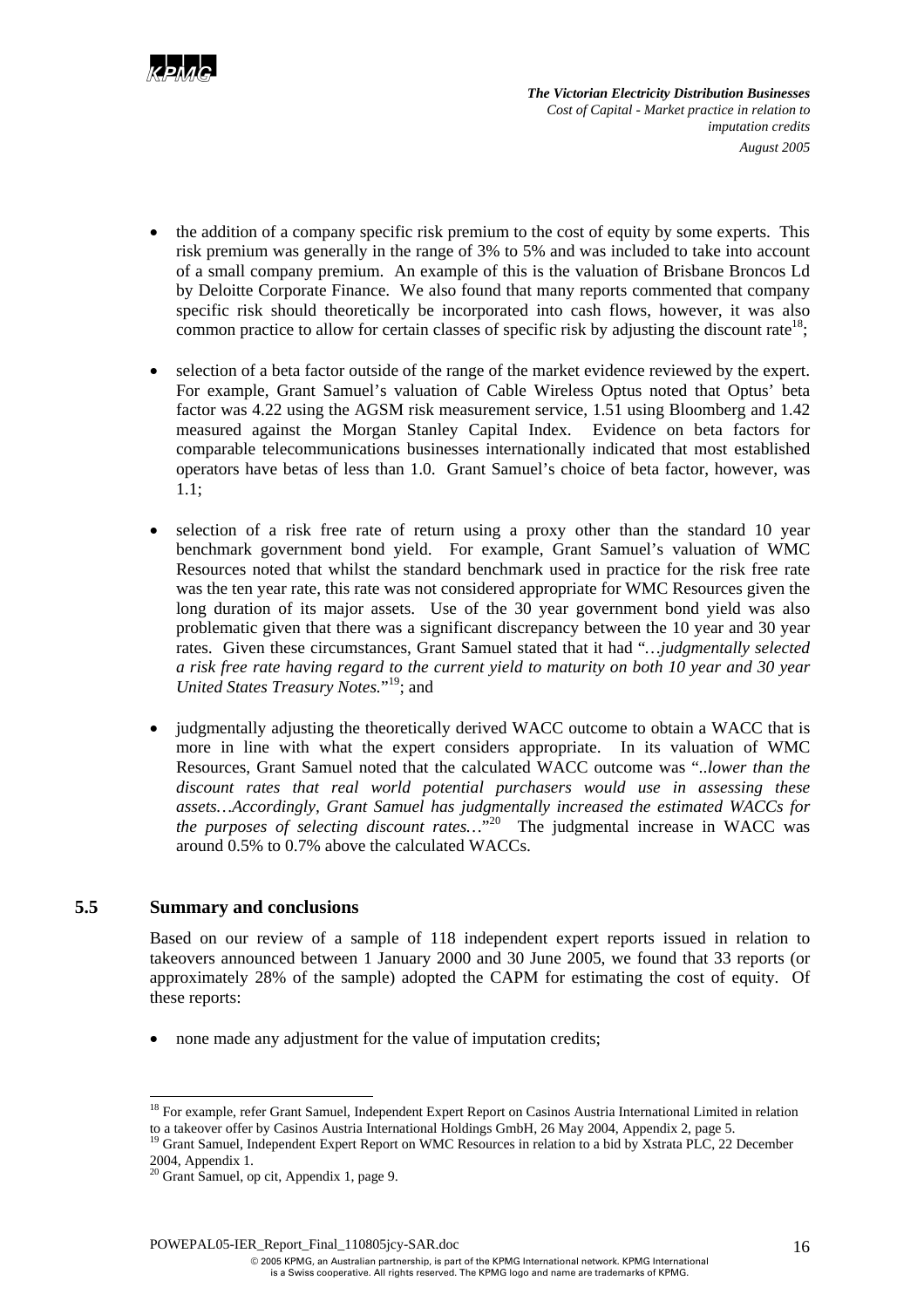

- 25 reports (or 76%) adopted 6% as a point estimate for the MRP;
- all adopted a value for the MRP within the range of 6% to 8%; and
- none attributed their choice of value for the MRP to the decision not to adjust for dividend imputation.

Based on these results, KPMG considers that the standard market practice in relation to estimating the cost of capital in Australia, as evidenced by independent expert reports relating to takeovers, is to assume a zero value for imputation credits and at least 6% for the MRP.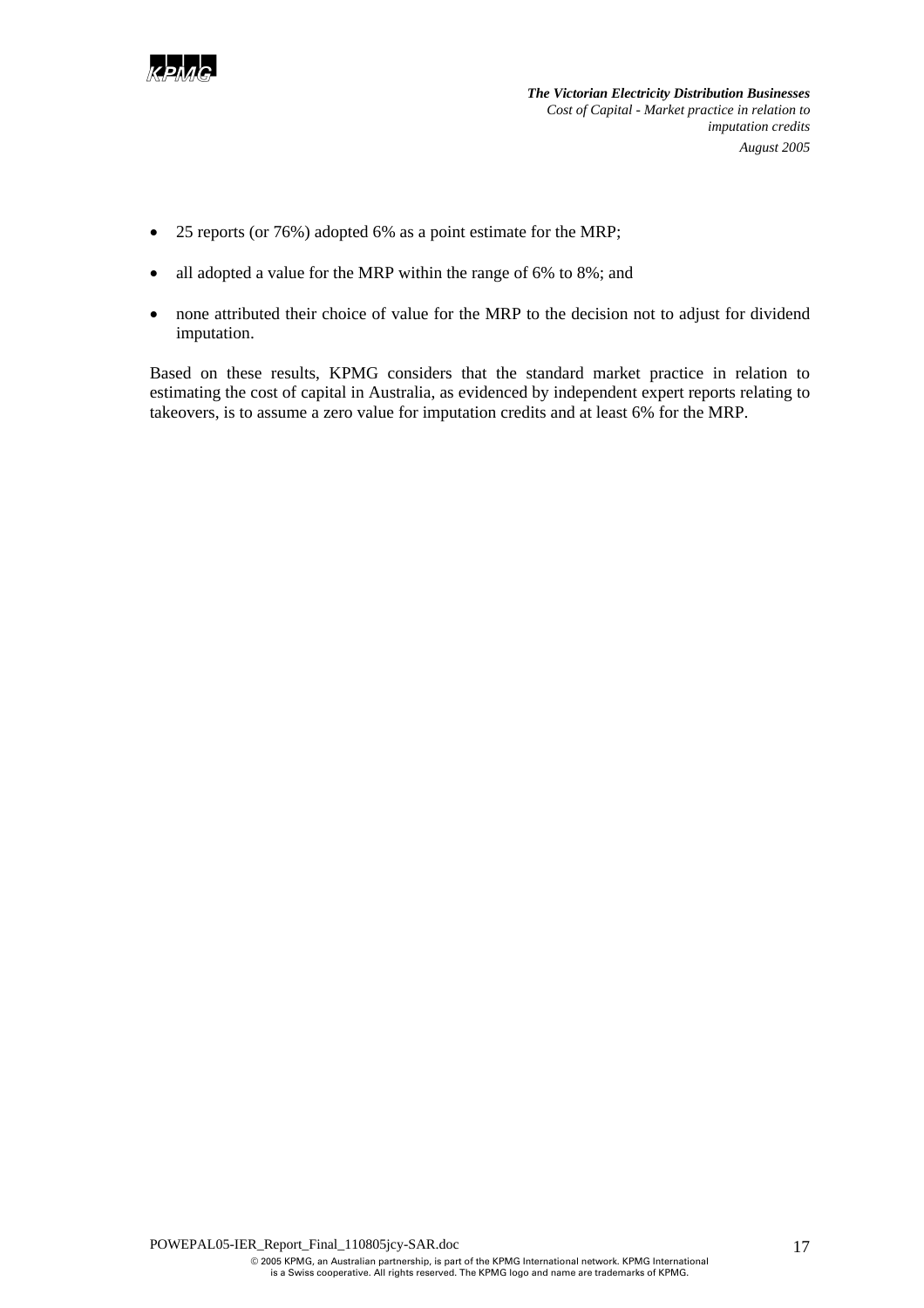

## A Disclaimer

### *Inherent Limitations*

*This report has been prepared based on the scope of work outlined in Section 2 of this report and the procedures outlined in Section 4 of this report. The procedures outlined in Section 4 constitute neither an audit nor a comprehensive review of operations.* 

*The findings in this report are based on a qualitative study. The statements and opinions included in this report are given in good faith, and on the belief that such statements and opinions are not false or misleading. However, no warranty of completeness, accuracy or reliability is given in relation to the statements and representations made in this report.* 

*KPMG have indicated within this report the sources of the information provided. We have not sought to independently verify those sources unless otherwise noted within the report.* 

*KPMG is under no obligation in any circumstance to update this report, in either oral or written form, for events occurring after the report has been issued in final form.* 

### *Third Party Reliance*

*This KPMG report was produced solely for the purpose set out in Section 2.2 and for the use and benefit of the Victorian electricity distribution businesses as contemplated in Section 2.2. This report cannot be relied on or distributed, in whole or in part, in any format by any other party.* 

*Any redistribution of this report requires the prior written approval of KPMG and in any event is to be a complete and unaltered version of the report and accompanied only by such other materials as KPMG may agree. Responsibility for the security of any electronic distribution of this report remains the responsibility of the Victorian electricity distribution businesses and KPMG accepts no liability if the report is or has been altered in any way by any person.* 

*This report has been prepared at the request of the Victorian electricity distribution businesses in accordance with the terms of KPMG's engagement letter/contract dated 11 July 2005. Other than our responsibility to the Victorian electricity distribution businesses, neither KPMG nor any member or employee of KPMG undertakes responsibility arising in any way from reliance placed by a third party on this report. Any reliance placed is that party's sole responsibility.*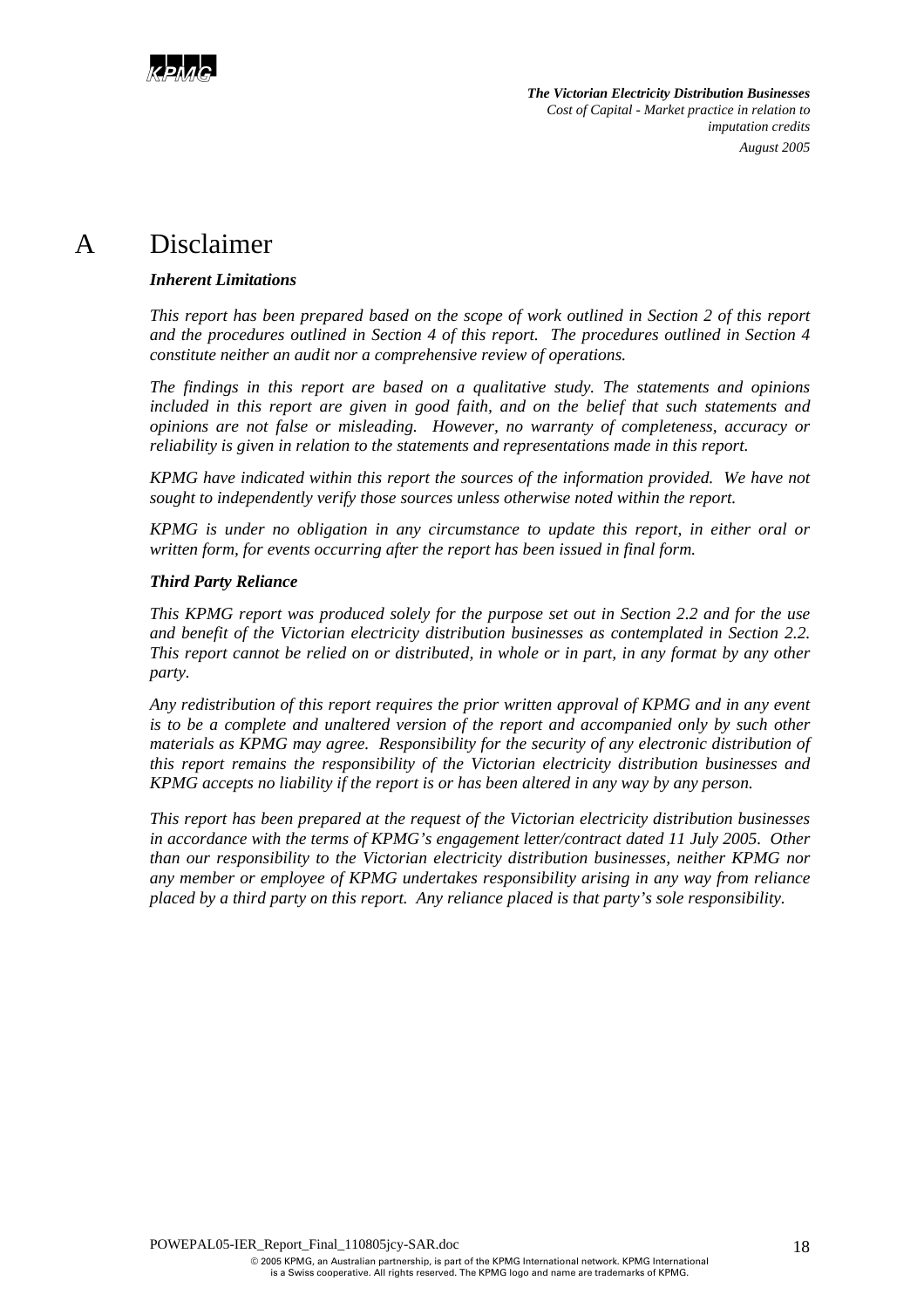

# B List of expert reports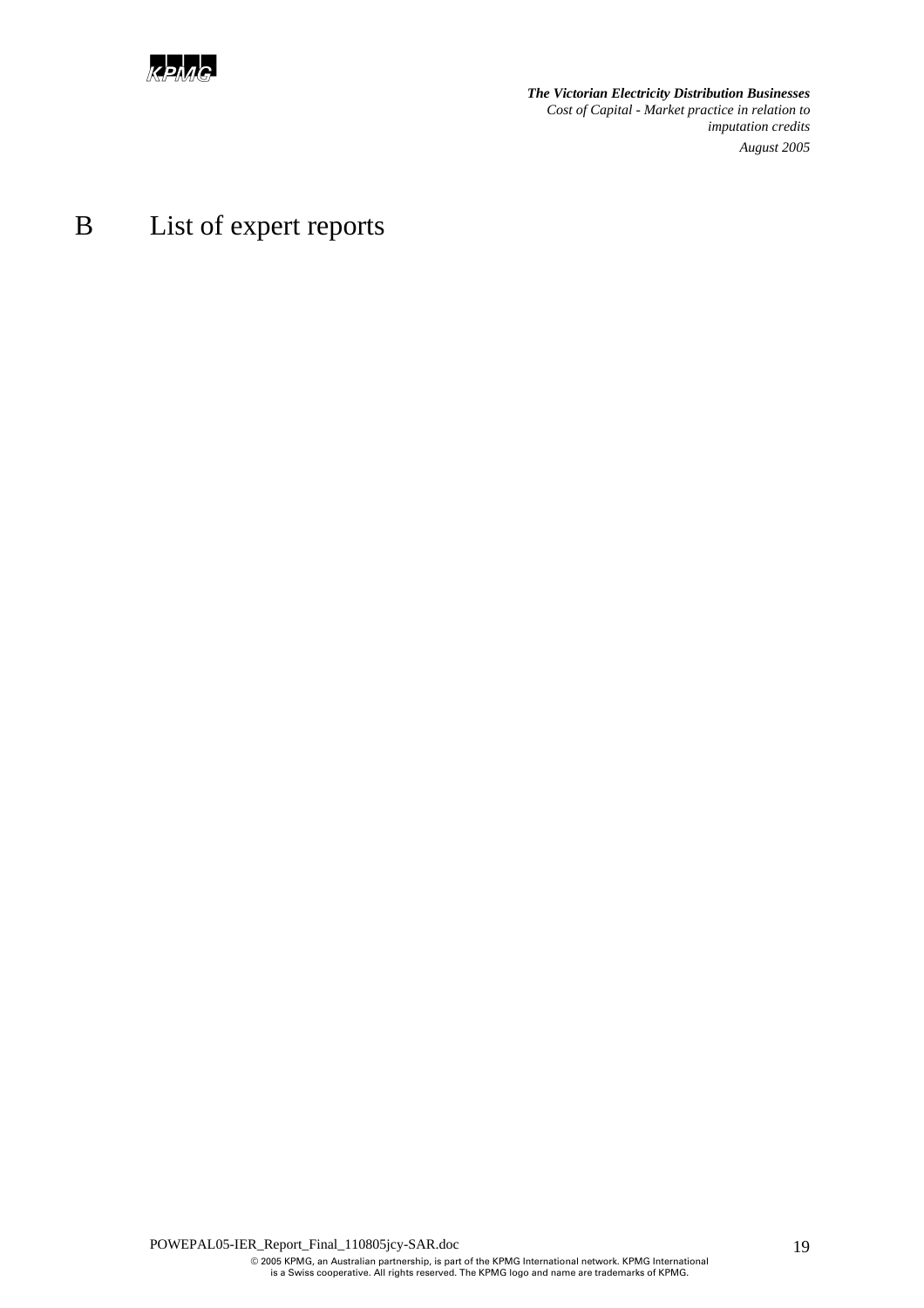*Cost of Capital - Market practice in relation to* 

*imputation credits August 2005*

| <b>Review of Independent Expert Reports: 2000-2005</b> |                    |                   |                                           |                            |                           |                         |            | <b>Appendix B</b> |                                                                                                                                                                                                                                                                                                                                                                                                                                                                                                                                                                                                                                                                             |                                                                                                                                                                                                                                                                                                              |
|--------------------------------------------------------|--------------------|-------------------|-------------------------------------------|----------------------------|---------------------------|-------------------------|------------|-------------------|-----------------------------------------------------------------------------------------------------------------------------------------------------------------------------------------------------------------------------------------------------------------------------------------------------------------------------------------------------------------------------------------------------------------------------------------------------------------------------------------------------------------------------------------------------------------------------------------------------------------------------------------------------------------------------|--------------------------------------------------------------------------------------------------------------------------------------------------------------------------------------------------------------------------------------------------------------------------------------------------------------|
| Company                                                | <b>ASX</b><br>Code | Date              | Expert                                    | <b>GICS Industry</b>       | WACC $(Y/N)$ CAPM $(Y/N)$ |                         | <b>MRP</b> |                   | Imputation                                                                                                                                                                                                                                                                                                                                                                                                                                                                                                                                                                                                                                                                  | <b>Other comments</b>                                                                                                                                                                                                                                                                                        |
|                                                        |                    |                   |                                           |                            |                           |                         |            | <b>Adjustment</b> | made (Y/N) Reasons cited                                                                                                                                                                                                                                                                                                                                                                                                                                                                                                                                                                                                                                                    |                                                                                                                                                                                                                                                                                                              |
| 1 AAPT                                                 | AAP                |                   | Grant Samuel &<br>15-Sep-00 Associates    | N/A                        | Y                         | $\mathsf{Y}$            | 6%         | N                 | The report mentions that there is no generally accepted method<br>fo allowing for dividend imputation and that there is considerable<br>debate within the academic community as to whether any<br>adjustment is required at all. It also states that Grant Samuel<br>does not believe that such adjustments are widely used by<br>acquirers of assets at present and that while acquirors are<br>attracted to franking credits, there is no clear evidence that they<br>will actually pay extra for them or build it into values based on<br>long term cash flows. The bidder is also a foreign company and<br>franking credits do not have the same value to such parties. |                                                                                                                                                                                                                                                                                                              |
| 2 Abelle Ltd                                           | <b>ABX</b>         |                   | Grant Samuel &<br>16-Mar-04 Associates    | Metals & Mining            |                           | Y                       | 6%         | N                 | Same reasons as for AAPT                                                                                                                                                                                                                                                                                                                                                                                                                                                                                                                                                                                                                                                    |                                                                                                                                                                                                                                                                                                              |
|                                                        |                    |                   | <b>BDO</b> Corporate                      |                            |                           |                         |            |                   |                                                                                                                                                                                                                                                                                                                                                                                                                                                                                                                                                                                                                                                                             |                                                                                                                                                                                                                                                                                                              |
| 3 Advance Property Fund APF                            |                    |                   | 18-Sep-00 Finance Pty Ltd                 | <b>REIT</b>                | N                         | N                       |            |                   |                                                                                                                                                                                                                                                                                                                                                                                                                                                                                                                                                                                                                                                                             |                                                                                                                                                                                                                                                                                                              |
| <b>AMP</b> Diversified                                 |                    |                   | Deloitte Corporate                        |                            |                           |                         |            |                   |                                                                                                                                                                                                                                                                                                                                                                                                                                                                                                                                                                                                                                                                             |                                                                                                                                                                                                                                                                                                              |
| 4 Property Trust                                       | <b>ADP</b>         | 28-May-03 Finance |                                           | <b>REIT</b>                | N                         | $\mathbb N$             |            |                   |                                                                                                                                                                                                                                                                                                                                                                                                                                                                                                                                                                                                                                                                             |                                                                                                                                                                                                                                                                                                              |
| 5 AMP Industrial Trust                                 | <b>AIP</b>         | 24-Jul-03 Finance | Deloitte Corporate                        | <b>REIT</b>                | $\mathbb N$               | $\mathbb N$             |            |                   |                                                                                                                                                                                                                                                                                                                                                                                                                                                                                                                                                                                                                                                                             |                                                                                                                                                                                                                                                                                                              |
| AMP Shopping Centre<br>6 Trust                         | <b>ART</b>         | 18-Mar-03 Finance | Deloitte Corporate                        | <b>REIT</b>                | N                         | N                       |            |                   |                                                                                                                                                                                                                                                                                                                                                                                                                                                                                                                                                                                                                                                                             |                                                                                                                                                                                                                                                                                                              |
| AMP Shopping Centre<br>7 Trust                         | <b>ART</b>         | 20-May-03 Finance | Deloitte Corporate                        | REIT                       | N                         | N.                      |            |                   |                                                                                                                                                                                                                                                                                                                                                                                                                                                                                                                                                                                                                                                                             |                                                                                                                                                                                                                                                                                                              |
| 8 ARC Energy NL                                        | AQ                 | 08-Apr-02 Coopers | Pricewaterhouse                           | Energy                     | Υ                         | Y (but see<br>comments) | 6%         | N                 | None provided                                                                                                                                                                                                                                                                                                                                                                                                                                                                                                                                                                                                                                                               | Full company valuation was not based on DCF. PWC<br>however did assess a management cash flow model in<br>relation to the Dongara Field and in that process, made an<br>assessment of the appropriate WACC for that asset. The<br>CAPM parameter values for this report therefore reflects<br>this approach. |
|                                                        |                    |                   | Ernst & Young<br>Corporate Finance        |                            |                           |                         |            |                   |                                                                                                                                                                                                                                                                                                                                                                                                                                                                                                                                                                                                                                                                             |                                                                                                                                                                                                                                                                                                              |
| 9 Aurora Gold Ltd                                      | <b>AUG</b>         | 02-Oct-01 P/L     |                                           | Metals & Mining            | $\mathbb N$               | ${\mathbb N}$           |            |                   |                                                                                                                                                                                                                                                                                                                                                                                                                                                                                                                                                                                                                                                                             |                                                                                                                                                                                                                                                                                                              |
| Austar United<br>10 Communications                     | <b>AUN</b>         |                   | Grant Samuel &<br>13-May-03 Associates    | Media                      | Y                         | V                       | 6%         | $\mathbb{N}$      | Same reasons as for AAPT                                                                                                                                                                                                                                                                                                                                                                                                                                                                                                                                                                                                                                                    |                                                                                                                                                                                                                                                                                                              |
|                                                        |                    |                   | PKF Corporate                             |                            |                           |                         |            |                   |                                                                                                                                                                                                                                                                                                                                                                                                                                                                                                                                                                                                                                                                             |                                                                                                                                                                                                                                                                                                              |
| Australian Oil & Gs<br>11 Corporation Ltd              | <b>AOG</b>         | 14-May-02 ltd     | <b>Advisory Services</b>                  | Energy                     | $\mathbb N$               | ${\mathbb N}$           |            |                   |                                                                                                                                                                                                                                                                                                                                                                                                                                                                                                                                                                                                                                                                             |                                                                                                                                                                                                                                                                                                              |
| Australian Plantation<br>12 Timber Ltd                 | <b>APL</b>         |                   | 19-Oct-04 Pitcher Partners                | Paper & Forest<br>Products | N.                        | N                       |            |                   |                                                                                                                                                                                                                                                                                                                                                                                                                                                                                                                                                                                                                                                                             |                                                                                                                                                                                                                                                                                                              |
|                                                        |                    |                   | Ernst & Young                             |                            |                           |                         |            |                   |                                                                                                                                                                                                                                                                                                                                                                                                                                                                                                                                                                                                                                                                             |                                                                                                                                                                                                                                                                                                              |
| AV Jennings Homes<br>13 Ltd                            | AVJ                | 16-Jun-00 P/L     | Corporate Finance                         | Real Estate                | N                         | ${\mathsf N}$           |            |                   |                                                                                                                                                                                                                                                                                                                                                                                                                                                                                                                                                                                                                                                                             |                                                                                                                                                                                                                                                                                                              |
|                                                        |                    |                   | PKF Corporate                             |                            |                           |                         |            |                   |                                                                                                                                                                                                                                                                                                                                                                                                                                                                                                                                                                                                                                                                             |                                                                                                                                                                                                                                                                                                              |
| 14 Balmoral Corporation                                | <b>BMR</b>         | 30-Sep-02 Itd     | Advisory Services                         | Real Estate                | N.                        | N                       |            |                   |                                                                                                                                                                                                                                                                                                                                                                                                                                                                                                                                                                                                                                                                             |                                                                                                                                                                                                                                                                                                              |
|                                                        |                    |                   | PKF Corporate<br><b>Advisory Services</b> |                            |                           |                         |            |                   |                                                                                                                                                                                                                                                                                                                                                                                                                                                                                                                                                                                                                                                                             |                                                                                                                                                                                                                                                                                                              |
| 15 Balmoral Corporation                                | <b>BMR</b>         | 28-Apr-03 Itd     |                                           | Real Estate                | ${\mathsf N}$             | $\mathbb N$             |            |                   |                                                                                                                                                                                                                                                                                                                                                                                                                                                                                                                                                                                                                                                                             |                                                                                                                                                                                                                                                                                                              |
| 16 Bligh Ventures Ltd                                  | <b>BLV</b>         | 23-Nov-00 Finance | Deloitte Corporate                        | Diversified<br>Financials  | N                         | N                       |            |                   |                                                                                                                                                                                                                                                                                                                                                                                                                                                                                                                                                                                                                                                                             |                                                                                                                                                                                                                                                                                                              |
| 17 Breakfree Ltd                                       | <b>BRK</b>         |                   | Grant Samuel &<br>08-Oct-03 Associates    | <b>Consumer Services</b>   | N                         | N                       |            |                   |                                                                                                                                                                                                                                                                                                                                                                                                                                                                                                                                                                                                                                                                             |                                                                                                                                                                                                                                                                                                              |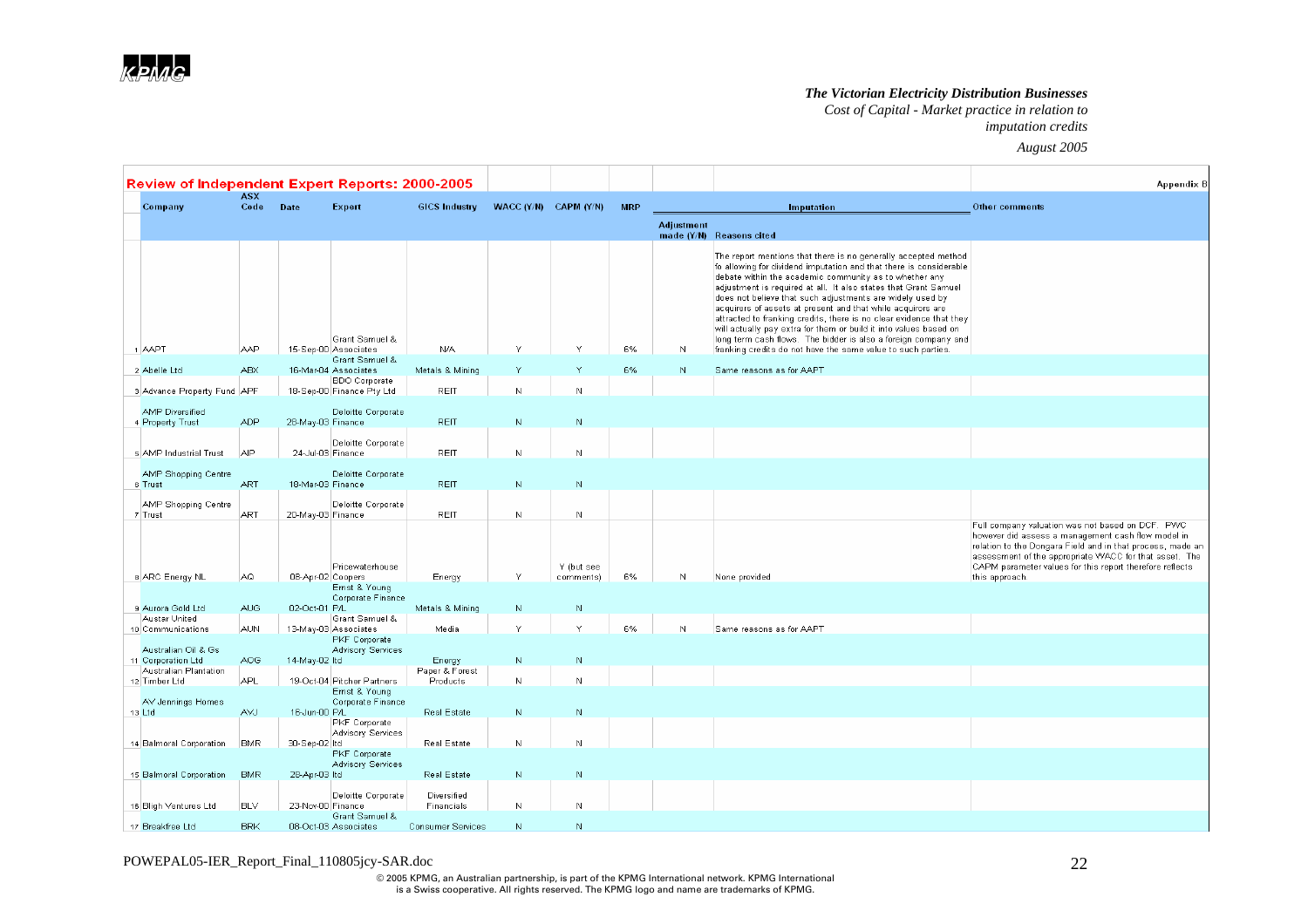*Cost of Capital - Market practice in relation to* 

#### *imputation credits August 2005*

|                                                | <b>ASX</b> |                   |                                          |                                |                       |               |            |                   |                                                                                                                                   |                                                                                                                            |
|------------------------------------------------|------------|-------------------|------------------------------------------|--------------------------------|-----------------------|---------------|------------|-------------------|-----------------------------------------------------------------------------------------------------------------------------------|----------------------------------------------------------------------------------------------------------------------------|
| Company                                        | Code       | <b>Date</b>       | Expert                                   | <b>GICS Industry</b>           | WACC (Y/N) CAPM (Y/N) |               | <b>MRP</b> | <b>Adjustment</b> | Imputation                                                                                                                        | <b>Other comments</b>                                                                                                      |
|                                                |            |                   |                                          |                                |                       |               |            |                   | made (Y/N) Reasons cited                                                                                                          |                                                                                                                            |
|                                                |            |                   | Ernst & Young                            |                                |                       |               |            |                   |                                                                                                                                   |                                                                                                                            |
| 18 Breakfree Ltd                               | <b>BRK</b> | 27-Jan-05 P/L     | Corporate Finance                        | Consumer Services              | N                     |               |            |                   |                                                                                                                                   |                                                                                                                            |
|                                                |            |                   |                                          |                                |                       |               |            |                   |                                                                                                                                   |                                                                                                                            |
| 19 Breakwater Island Trust BRI                 |            | 07-Oct-02 Finance | Deloitte Corporate                       | Consumer Services              | N.                    | ${\mathbb N}$ |            |                   |                                                                                                                                   |                                                                                                                            |
|                                                |            |                   |                                          |                                |                       |               |            |                   |                                                                                                                                   | In addition to beta, the expert took into account a specific                                                               |
|                                                |            |                   |                                          |                                |                       |               |            |                   |                                                                                                                                   | company risk premium, specifically, the small size of the                                                                  |
| 20 Brisbane Broncos Ltd BBL                    |            | 21-Feb-02 Finance | Deloitte Corporate                       | Consumer<br>Durables & Apparel | Y                     | Y             | 6-6.5%     | $\mathbb N$       | Evidence relating to the value that the market ascribes to<br>imputation credits is inconclusive                                  | company. This premium was 3% to 5% and added to the<br>cost of equity.                                                     |
|                                                |            |                   |                                          |                                |                       |               |            |                   |                                                                                                                                   | In addition to beta, the expert took into account a specific                                                               |
|                                                |            |                   | Deloitte Corporate                       | Consumer                       |                       |               |            |                   | Evidence relating to the value that the market ascribes to                                                                        | company risk premium, specifically, the small size of the<br>company. This premium was 3% to 5% and added to the           |
| 21 Brisbane Broncos Ltd                        | <b>BBL</b> | 21-Feb-02 Finance |                                          | Durables & Apparel             | Y                     | Y             | 6-6.5%     | N                 | imputation credits is inconclusive                                                                                                | cost of equity.                                                                                                            |
|                                                |            |                   | Grant Samuel &                           | Construction                   |                       | N             |            |                   |                                                                                                                                   |                                                                                                                            |
| 22 Bristile Ltd                                | <b>BRS</b> |                   | 04-Mar-03 Associates<br>Lonergan         | Materials                      | N                     |               |            |                   |                                                                                                                                   |                                                                                                                            |
|                                                |            |                   | Edwards &                                |                                |                       |               |            |                   |                                                                                                                                   |                                                                                                                            |
| 23 Burswood Ltd                                | BIR.       |                   | 27-Apr-04 Associates                     | <b>Consumer Services</b>       | N                     | N             |            |                   |                                                                                                                                   | Grant Samuel noted that Optus' beta was 4.22 as                                                                            |
|                                                |            |                   |                                          |                                |                       |               |            |                   |                                                                                                                                   | measured by the AGSM database, 1.51 using Bloomberg                                                                        |
| Cable & Wireless                               |            |                   | Grant Samuel &                           | Telecommunication              |                       |               |            |                   |                                                                                                                                   | and 1.42 against the MSCI. Grant Samuel selected 1.1 as                                                                    |
| 24 Optus Ltd                                   | <b>CWO</b> |                   | 21-May-01 Associates                     | s Services                     | Y                     | V             | 6%         | N                 | Same reasons as for AAPT                                                                                                          | the beta factor for valuation.                                                                                             |
|                                                |            |                   |                                          |                                |                       |               |            |                   |                                                                                                                                   | Applied a specific risk premium. The expert noted that                                                                     |
|                                                |            |                   |                                          |                                |                       |               |            |                   |                                                                                                                                   | specific risks should ideally be incorporated into cash                                                                    |
|                                                |            |                   |                                          |                                |                       |               |            |                   |                                                                                                                                   | flows, however, it is also common in practice to allow for<br>certain classes of specific risk (particularly sovereign and |
|                                                |            |                   |                                          |                                |                       |               |            |                   |                                                                                                                                   | other country specific risks) by adjusting the discount rate.                                                              |
|                                                |            |                   |                                          |                                |                       |               |            |                   |                                                                                                                                   | In this case, Grant Samuel has stated that it has taken<br>into account specific risk (either explicitly or implicitly) by |
| Casinos Austria                                |            |                   | Grant Samuel &                           |                                |                       |               |            |                   |                                                                                                                                   | judgmentally discounting the net present values of the                                                                     |
| 25 International                               | CAL        |                   | 22-Apr-04 Associates                     | <b>Consumer Services</b>       | Y                     | Y             | 6%         | $\mathbb N$       | Same reasons as for AAPT                                                                                                          | component businesses making up the target company.                                                                         |
| Challenger Property                            |            |                   | Ernst & Young<br>Corporate Finance       |                                |                       |               |            |                   |                                                                                                                                   |                                                                                                                            |
| 26 Income Trust                                | <b>CGP</b> | 08-Jun-00 P/L     |                                          | N/A                            | N                     | N             |            |                   |                                                                                                                                   |                                                                                                                            |
| <b>Citadel Securix</b><br>27 International Ltd | <b>CSX</b> |                   | 18-Apr-02 Pitcher Partners               | Software &<br>services         | N                     | N             |            |                   |                                                                                                                                   |                                                                                                                            |
|                                                |            |                   | White Funds                              | Software &                     |                       |               |            |                   |                                                                                                                                   |                                                                                                                            |
| 28 Clarity International Ltd CLA               |            |                   | 18-Apr-02 Management P/L                 | services                       | N                     |               |            |                   |                                                                                                                                   |                                                                                                                            |
| 29 Comalco Ltd                                 | CMC        |                   | Grant Samuel &<br>05-May-00 Associates   | N/A                            |                       |               |            |                   |                                                                                                                                   |                                                                                                                            |
|                                                |            |                   |                                          |                                |                       |               |            |                   | The mining expert states that it is not aware of any                                                                              |                                                                                                                            |
|                                                |            |                   |                                          |                                |                       |               |            |                   | mathematically rigorous methodology which allows the effects<br>of dividend imputation to be taken into account and that there is |                                                                                                                            |
|                                                |            |                   | Deloitte Corporate                       |                                |                       |               |            |                   | a body of opinion that suggests that dividend imputation does                                                                     | Deloitte relied upon the DCF analysis of specialist mining                                                                 |
| 30 Consolidated Rutile Ltd CRT                 |            | 25-Jun-01 Finance |                                          | Metals & Mining                | v                     | Y             | 6%         | $\mathbb N$       | not in fact reduce the cost of capital.                                                                                           | valuer Resource Equity Consultants.                                                                                        |
| 31 Contact Energy Ltd                          | <b>CEN</b> |                   | Grant Samuel &<br>01-Nov-01 Associates   | Utilities                      |                       | M             | 7%         | n/a               |                                                                                                                                   | Contact Energy is a NZ business                                                                                            |
|                                                |            |                   |                                          |                                |                       |               |            |                   |                                                                                                                                   |                                                                                                                            |
|                                                | DCI        |                   | Deloitte Corporate                       |                                | N.                    | N             |            |                   |                                                                                                                                   |                                                                                                                            |
| 32 DC International Ltd                        |            | 12-Sep-01 Finance |                                          | Consumer services              |                       |               |            |                   |                                                                                                                                   | Comments on the CAPM noted that whilst the CAPM                                                                            |
|                                                |            |                   |                                          |                                |                       |               |            |                   |                                                                                                                                   | provides a mechanism for deriving discount rates in an                                                                     |
|                                                |            |                   |                                          |                                |                       |               |            |                   |                                                                                                                                   | objective manner, in some cases, it may be more<br>appropriate for the analyst to assign a discount rate, based            |
|                                                |            |                   |                                          |                                |                       |               |            |                   |                                                                                                                                   | on the analyst's own perceptions as to the risks                                                                           |
|                                                |            |                   |                                          |                                |                       |               |            |                   |                                                                                                                                   | associated with certain investments, and the fiscal,                                                                       |
| 33 Dome Resources NL                           | DOR.       |                   | Resource Equity<br>27-Mar-00 Consultants | N/A                            | ٧                     |               | 7%         | $\mathbb N$       | None provided                                                                                                                     | commercial and geopolitical circumstances of the<br>opportunity.                                                           |
|                                                |            |                   |                                          |                                |                       |               |            |                   |                                                                                                                                   |                                                                                                                            |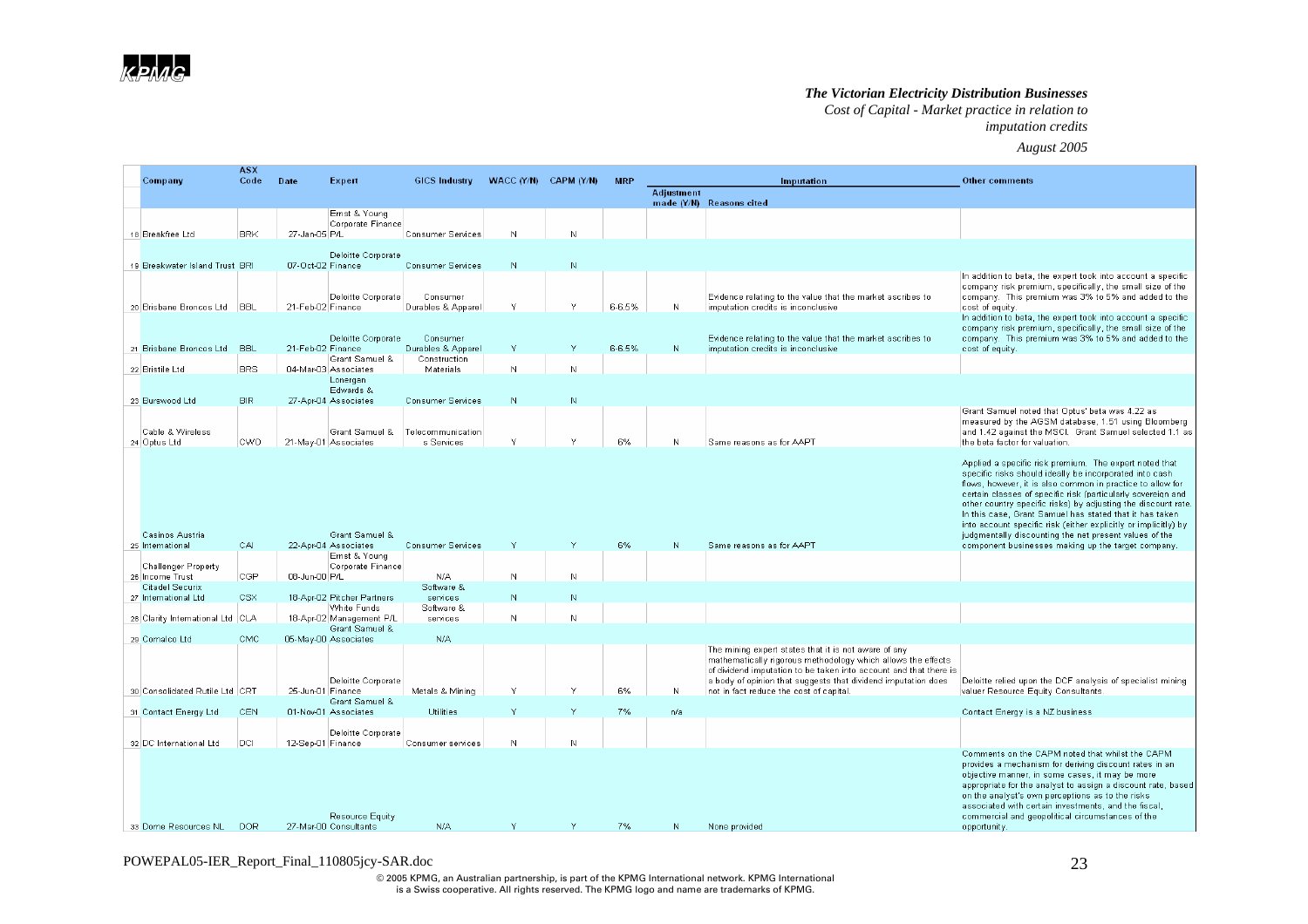*Cost of Capital - Market practice in relation to* 

## *imputation credits*

*August 2005*

| Company                                                | ASX<br>Code | <b>Date</b>        | Expert                                                    | <b>GICS Industry</b>                 | WACC (Y/N) CAPM (Y/N) |               | <b>MRP</b> |                   | Imputation                                                                                                                                                                                                                                                                                                                                                                                       | <b>Other comments</b>                                                                                                                                                                                                                                                                                                                    |
|--------------------------------------------------------|-------------|--------------------|-----------------------------------------------------------|--------------------------------------|-----------------------|---------------|------------|-------------------|--------------------------------------------------------------------------------------------------------------------------------------------------------------------------------------------------------------------------------------------------------------------------------------------------------------------------------------------------------------------------------------------------|------------------------------------------------------------------------------------------------------------------------------------------------------------------------------------------------------------------------------------------------------------------------------------------------------------------------------------------|
|                                                        |             |                    |                                                           |                                      |                       |               |            | <b>Adjustment</b> | made (Y/N) Reasons cited                                                                                                                                                                                                                                                                                                                                                                         |                                                                                                                                                                                                                                                                                                                                          |
|                                                        |             |                    |                                                           |                                      |                       |               |            |                   |                                                                                                                                                                                                                                                                                                                                                                                                  | Comments on the CAPM noted that whilst the CAPM<br>provides a mechanism for deriving discount rates in an<br>objective manner, in some cases, it may be more<br>appropriate for the analyst to assign a discount rate, based<br>on the analyst's own perceptions as to the risks<br>associated with certain investments, and the fiscal, |
| Durban Roodeport Deep<br>34 Ltd                        | DRD         |                    | Resource Equity<br>09-Mar-01 Consultants<br>PKF Corporate | Metals & Mining                      | Y                     | $\vee$        | 7%         | Ν                 | None provided                                                                                                                                                                                                                                                                                                                                                                                    | commercial and geopolitical circumstances of the<br>opportunity.                                                                                                                                                                                                                                                                         |
| 35 eFinance Capital Ltd                                | EFC         | 09-Jan-02 ltd      | <b>Advisory Services</b>                                  | Diversified<br>Financials            | $\mathbb N$           | N             |            |                   |                                                                                                                                                                                                                                                                                                                                                                                                  |                                                                                                                                                                                                                                                                                                                                          |
| 36 Email Ltd                                           | EML         |                    | <b>ING Barings</b><br>02-Nov-00 (Australia) Pty Ltd       | Capital Goods                        | N                     | N             |            |                   |                                                                                                                                                                                                                                                                                                                                                                                                  |                                                                                                                                                                                                                                                                                                                                          |
| 37 Email Ltd                                           | <b>EML</b>  |                    | <b>ING Barings</b><br>21-Jun-00 (Australia) Pty Ltd       | Capital Goods                        | $\mathbb N$           | N             |            |                   |                                                                                                                                                                                                                                                                                                                                                                                                  |                                                                                                                                                                                                                                                                                                                                          |
| 38 Emperor Mines Ltd                                   | EMP         | 08-Mar-04 Finance  | Deloitte Corporate                                        | Metals & Mining                      | Υ                     | Υ             | 6%         | N                 | The expert stated that no adjustment has been made for<br>imputation credits in the cost of capital nor cash flows due to<br>the diverse views as to the value of imputation credits and the<br>appropriate method that should be employed to calculate this<br>value. The expert believes that current evidence of the value<br>attributed by the market to imputation credits is inconclusive. | The expert used a single discount rate (9%) as a base<br>case valuation and also conducted sensitivity analysis<br>using a range of 7% -11%. One of the reasons cited for<br>this range is to take into account "the specific business"<br>and financing risks of Emperor".                                                              |
| <b>Environmental Recovery</b><br>39 Services Ltd       | <b>EQM</b>  | 13-Mar-01 Services | Horwath<br>Investment                                     | Commercial<br>Services &<br>Supplies | N                     | N             |            |                   |                                                                                                                                                                                                                                                                                                                                                                                                  |                                                                                                                                                                                                                                                                                                                                          |
| 40 FH Faulding & Co Ltd                                | FHF         |                    | Grant Samuel &<br>13-Aug-01 Associates                    | Pharmaceuticals &<br>Biotechnology   | $\mathbb N$           | N             |            |                   |                                                                                                                                                                                                                                                                                                                                                                                                  |                                                                                                                                                                                                                                                                                                                                          |
| Flinders Industrial                                    |             |                    | Ernst & Young<br>Corporate Finance                        |                                      |                       |               |            |                   |                                                                                                                                                                                                                                                                                                                                                                                                  |                                                                                                                                                                                                                                                                                                                                          |
| 41 Property Trust                                      | <b>FIT</b>  | 20-Jun-00 P/L      | Ernst & Young                                             | N/A                                  | N                     | N.            |            |                   |                                                                                                                                                                                                                                                                                                                                                                                                  |                                                                                                                                                                                                                                                                                                                                          |
| Flinders Industrial<br>42 Property Trust               | FIT         | 23-May-00 P/L      | Corporate Finance                                         | N/A                                  | N                     | N             |            |                   |                                                                                                                                                                                                                                                                                                                                                                                                  |                                                                                                                                                                                                                                                                                                                                          |
| <b>Foodland Associated</b><br>43 Ltd                   | <b>FOA</b>  |                    | Grant Samuel &<br>06-Dec-04 Associates                    | Food & Staples<br>Retailing          |                       | Y             | 6%         | $\mathbb N$       | None provided                                                                                                                                                                                                                                                                                                                                                                                    |                                                                                                                                                                                                                                                                                                                                          |
| 44 Forest Place Group                                  | <b>FPG</b>  | 01-Nov-03 Services | Horwath<br>Investment                                     | Real Estate                          | $\mathbb N$           | N             |            |                   |                                                                                                                                                                                                                                                                                                                                                                                                  | Horwath relied upon property valuations undertaken by<br>specialist property valuer                                                                                                                                                                                                                                                      |
| <b>Frucor Beverages</b>                                |             |                    | Grant Samuel &                                            | Food Beverage &                      |                       |               |            |                   |                                                                                                                                                                                                                                                                                                                                                                                                  | Grant Samuel utilised the DCF methodology as one of its<br>valuation methods. No detailed information on the<br>assumptions underlying the parameter values for the                                                                                                                                                                      |
| 45 Group                                               | FRU         |                    | 16-Nov-01 Associates<br>Grant Samuel &                    | Tobacco                              | Y                     | Indeterminate |            |                   |                                                                                                                                                                                                                                                                                                                                                                                                  | WACC was provided.                                                                                                                                                                                                                                                                                                                       |
| 46 General Property Trust GPT                          |             |                    | 08-Nov-04 Associates<br>Horwath                           | Real Estate                          | N                     | N             |            |                   |                                                                                                                                                                                                                                                                                                                                                                                                  |                                                                                                                                                                                                                                                                                                                                          |
| Guiness Peat Group<br>47 PLC                           | GSP         | 20-Nov-02 Services | Investment                                                | Diversified<br>Financials            | N                     | N             |            |                   |                                                                                                                                                                                                                                                                                                                                                                                                  |                                                                                                                                                                                                                                                                                                                                          |
| 48 Hamilton Island Ltd                                 | <b>HAM</b>  | 03-Nov-03 Finance  | Deloitte Corporate                                        | Consumer Services                    | N                     | N             |            |                   |                                                                                                                                                                                                                                                                                                                                                                                                  |                                                                                                                                                                                                                                                                                                                                          |
|                                                        |             |                    | Horwath<br>Investment                                     |                                      |                       |               |            |                   |                                                                                                                                                                                                                                                                                                                                                                                                  |                                                                                                                                                                                                                                                                                                                                          |
| 49 Harris & Company                                    |             | 04-Dec-03 Services | Ernst & Young<br>Corporate Finance                        | Media                                | N                     | N             |            |                   |                                                                                                                                                                                                                                                                                                                                                                                                  |                                                                                                                                                                                                                                                                                                                                          |
| 50 Hazelton Airlines Ltd                               | <b>HZA</b>  | 28-Nov-00 P/L      |                                                           | N/A                                  | N                     | N.            |            |                   |                                                                                                                                                                                                                                                                                                                                                                                                  |                                                                                                                                                                                                                                                                                                                                          |
|                                                        |             |                    | PKF Corporate<br>Advisory Services                        |                                      |                       |               |            |                   |                                                                                                                                                                                                                                                                                                                                                                                                  |                                                                                                                                                                                                                                                                                                                                          |
| 51 Heggies Baulkhaul Ltd HBL                           |             | 07-Jul-04 ltd      | Horwath                                                   | Transportation                       | ${\mathbb N}$         | N             |            |                   |                                                                                                                                                                                                                                                                                                                                                                                                  |                                                                                                                                                                                                                                                                                                                                          |
| 52 Hotcopper Australia Ltd HOT<br>Hudson Pacific Group |             | 09-Mar-00 Services | Investment                                                | N/A                                  | N                     | N.            |            |                   |                                                                                                                                                                                                                                                                                                                                                                                                  |                                                                                                                                                                                                                                                                                                                                          |
| 53 Ltd                                                 | <b>HPG</b>  |                    | 13-Aug-01 Court & Co.<br>Pricewaterhouse                  | Real Estate<br>Food Beverage &       | $\mathbb N$           | N             |            |                   |                                                                                                                                                                                                                                                                                                                                                                                                  |                                                                                                                                                                                                                                                                                                                                          |
| 54 IAMA Ltd                                            | IAM.        | 13-Dec-00 Coopers  |                                                           | Tobacco                              | N                     | N             |            |                   |                                                                                                                                                                                                                                                                                                                                                                                                  |                                                                                                                                                                                                                                                                                                                                          |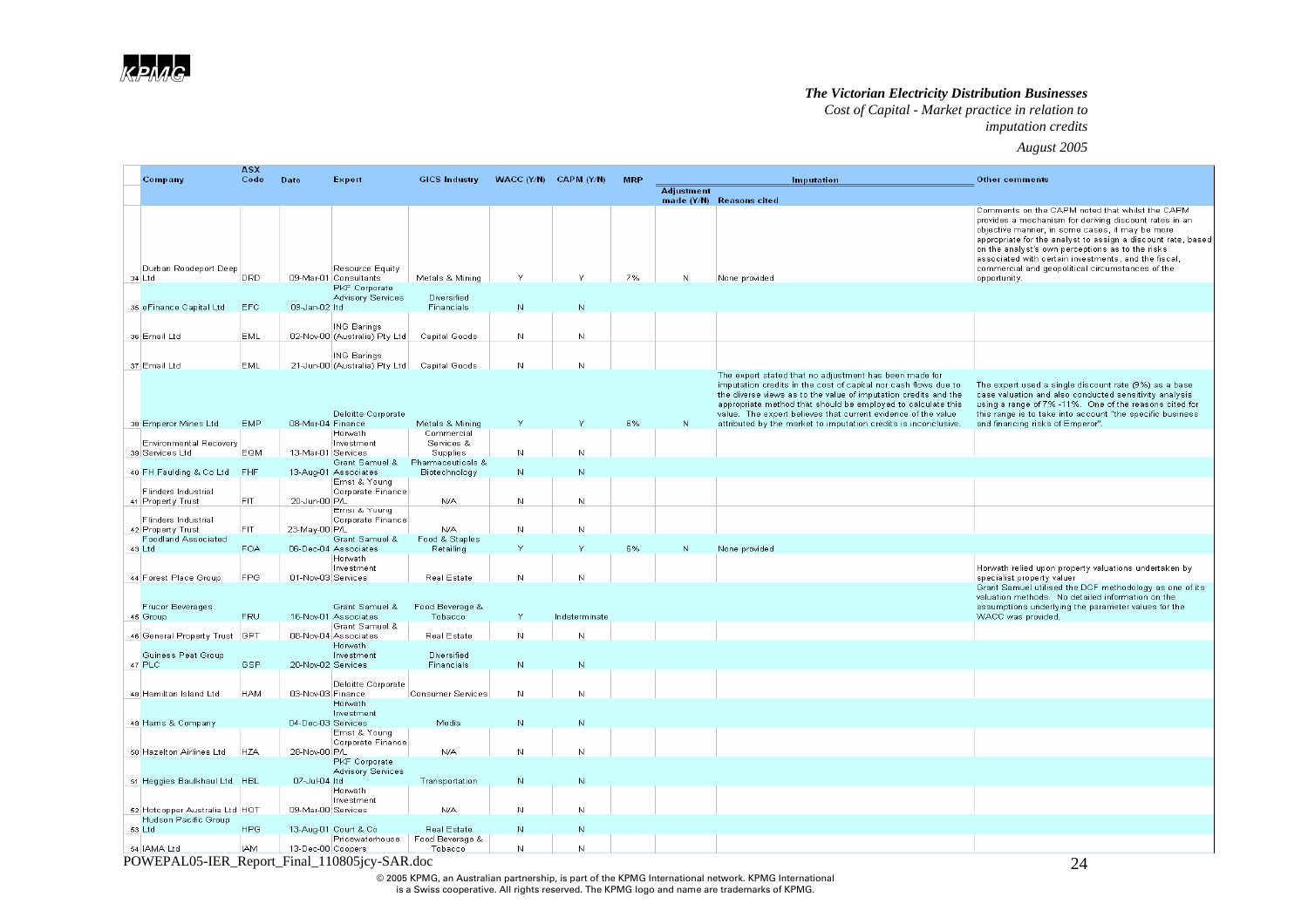*Cost of Capital - Market practice in relation to imputation credits August 2005*

|                                               | <b>ASX</b> |                    |                                                   |                            |                             |               |            |                   |                          |                                                                                                                                                                     |
|-----------------------------------------------|------------|--------------------|---------------------------------------------------|----------------------------|-----------------------------|---------------|------------|-------------------|--------------------------|---------------------------------------------------------------------------------------------------------------------------------------------------------------------|
| Company                                       | Code       | <b>Date</b>        | Expert                                            | <b>GICS Industry</b>       | WACC $(Y/N)$ CAPM $(Y/N)$   |               | <b>MRP</b> |                   | <b>Imputation</b>        | <b>Other comments</b>                                                                                                                                               |
|                                               |            |                    |                                                   |                            |                             |               |            | <b>Adjustment</b> | made (Y/N) Reasons cited |                                                                                                                                                                     |
|                                               |            |                    | Pricewaterhouse                                   | Food Beverage &            |                             |               |            |                   |                          |                                                                                                                                                                     |
| 55 JAMA Ltd                                   | IAM.       | 09-Feb-01 Coopers  |                                                   | Tobacco                    | N                           | N             |            |                   |                          |                                                                                                                                                                     |
| 56 Ipoh Limited                               | IPH        | 22-Oct-01 Finance  | Deloitte Corporate                                | <b>REIT</b>                | N.                          | N             |            |                   |                          |                                                                                                                                                                     |
|                                               |            |                    |                                                   |                            |                             |               |            |                   |                          |                                                                                                                                                                     |
|                                               |            |                    | Deloitte Corporate                                |                            |                             |               |            |                   |                          |                                                                                                                                                                     |
| 57 Ipoh Limited                               | IPH        | 14-Mar-03 Finance  |                                                   | <b>REIT</b>                | $\mathbb N$                 | N             |            |                   |                          |                                                                                                                                                                     |
|                                               |            |                    | Grant Samuel &                                    | Software &                 | N.                          | N             |            |                   |                          |                                                                                                                                                                     |
| 58 Lake Technology Ltd                        | LAK        |                    | 19-Sep-03 Associates<br>Grant Samuel &            | services<br>Software &     |                             |               |            |                   |                          |                                                                                                                                                                     |
| 59 Lake Technology Ltd                        | LAK        |                    | 25-May-04 Associates                              | services                   | N                           | N             |            |                   |                          |                                                                                                                                                                     |
| 60 Lemvest Ltd                                | LEV        |                    | 15-Oct-03 Pitcher Partners                        | Capital Goods              | N                           | N             |            |                   |                          |                                                                                                                                                                     |
|                                               |            |                    | <b>BDO</b> Corporate                              | Food & Staples             |                             |               |            |                   |                          |                                                                                                                                                                     |
| 61 Lowan Australia Ltd<br>Media Entertainment | LAL.       |                    | 02-Mar-05 Finance Pty Ltd                         | Retailing                  | N.                          | N             |            |                   |                          |                                                                                                                                                                     |
| 62 Group Ltd                                  | MED.       |                    | 06-Jun-01 Pitcher Partners                        | Media                      | N.                          | N             |            |                   |                          |                                                                                                                                                                     |
| Metcash Trading                               |            |                    | Pricewaterhouse                                   | Food & Staples             |                             |               |            |                   |                          |                                                                                                                                                                     |
| 63 Limited                                    | <b>MTT</b> | 21-Jan-05 Coopers  |                                                   | Retailing                  | N                           | $\mathbb N$   |            |                   |                          |                                                                                                                                                                     |
| 64 Montana Group (NZ) Ld MTA                  |            | 13-Aug-01 Coopers  | Pricewaterhouse                                   | Food Beverage &<br>Tobacco | Υ                           | Indeterminate |            |                   |                          | WACC figures quoted but no further details of underlying<br>assumptions provided.                                                                                   |
|                                               |            |                    |                                                   |                            |                             |               |            |                   |                          | DCF was undertaken and a discount rate was utilised but                                                                                                             |
| MTM Media<br>65 Entertainment Trust           | MME        |                    | <b>BDO</b> Corporate<br>15-Jun-01 Finance Pty Ltd | <b>REIT</b>                | Indeterminate Indeterminate |               |            |                   |                          | report contains no information on definition of discount rate<br>nor basis for its estimation.                                                                      |
|                                               |            |                    |                                                   |                            |                             |               |            |                   |                          | The expert made adjustment for a specific risk premium to                                                                                                           |
|                                               |            |                    | Ernst & Young                                     |                            |                             |               |            |                   |                          | take into account the risk associated with the company's                                                                                                            |
| Namakwa Diamond<br>66 NDC Company NL          | NDC.       | 26-Apr-01 P/L      | Corporate Finance                                 | Metals & Mining            | Y                           | Y             | 6%         | N                 | None provided            | operations in South Africa. A premium of 5% to 7% was<br>added to the cost of equity                                                                                |
|                                               |            |                    |                                                   |                            |                             |               |            |                   |                          | DCF was one of three valuation methodologies applied,                                                                                                               |
| Neighbourhood Cable                           |            |                    | DMR Corporate                                     | Telecommunication          |                             |               |            |                   |                          | however, there were no details provided to support the                                                                                                              |
| 67 Ltd                                        | <b>NCA</b> | 19-Apr-05 P/L      |                                                   | s Services                 | Y.                          | Y             |            |                   |                          | discount rate of 16% that was applied.                                                                                                                              |
| Neverfail Springwater                         |            |                    | Grant Samuel &                                    | Food Beverage &            | Y                           |               | 6%         |                   |                          |                                                                                                                                                                     |
| 68 Ltd                                        | <b>NEV</b> |                    | 29-Apr-03 Associates<br>Grant Samuel &            | Tobacco                    |                             |               |            | $\mathbb N$       | None provided            |                                                                                                                                                                     |
| 69 Normandy Mining Ltd                        | <b>NDY</b> |                    | 19-Nov-01 Associates                              | Metals & Mining            | Y                           | Y             | 6%         | N                 | Same reasons as for AAPT |                                                                                                                                                                     |
|                                               |            |                    | Ernst & Young                                     |                            |                             |               |            |                   |                          |                                                                                                                                                                     |
|                                               |            |                    | Corporate Finance                                 |                            |                             |               |            |                   |                          |                                                                                                                                                                     |
| 70 Northern Gold NL                           | <b>NNG</b> | 24-May-01 P/L      |                                                   | Metals & Mining            | N                           | N             |            |                   |                          |                                                                                                                                                                     |
|                                               |            |                    | Grant Samuel &                                    |                            |                             |               |            |                   |                          |                                                                                                                                                                     |
| 71 North Ltd                                  | <b>NBH</b> |                    | 24-Jul-00 Associates<br>Horwath                   | N/A<br>Healthcare          | Y.                          | Y             | 6%         | N                 | Same reasons as for AAPT |                                                                                                                                                                     |
|                                               |            |                    | Investment                                        | equipment &                |                             |               |            |                   |                          |                                                                                                                                                                     |
| 72 Nova Health Ltd                            | NHL        | 30-Mar-05 Services |                                                   | services                   | N                           | N             |            |                   |                          |                                                                                                                                                                     |
|                                               |            |                    |                                                   |                            |                             |               |            |                   |                          | Grant Samuel utilised a beta factor of 0.9-1.0 despite<br>eivdence on measured betas of comparable companies<br>being below this range. Grant Samuel stated that it |
|                                               |            |                    | Grant Samuel &                                    |                            |                             |               |            |                   |                          | believed that under more stable market conditions, the                                                                                                              |
| 73 Novus Petroleum Ltd                        | <b>NVS</b> |                    | 22-Dec-03 Associates                              | Energy                     | Y.                          | Y             | 6%         | $\mathbb N$       | None provided            | betas of oil and gas assets would be closer to 1.0.                                                                                                                 |
| Oil Company of                                |            |                    | Grant Samuel &                                    |                            |                             |               |            |                   |                          |                                                                                                                                                                     |
| 74 Australia Ltd                              | <b>OCA</b> |                    | 11-Jul-03 Associates                              | Metals & Mining            | Y                           | ٧             | 6%         | N                 | None provided            |                                                                                                                                                                     |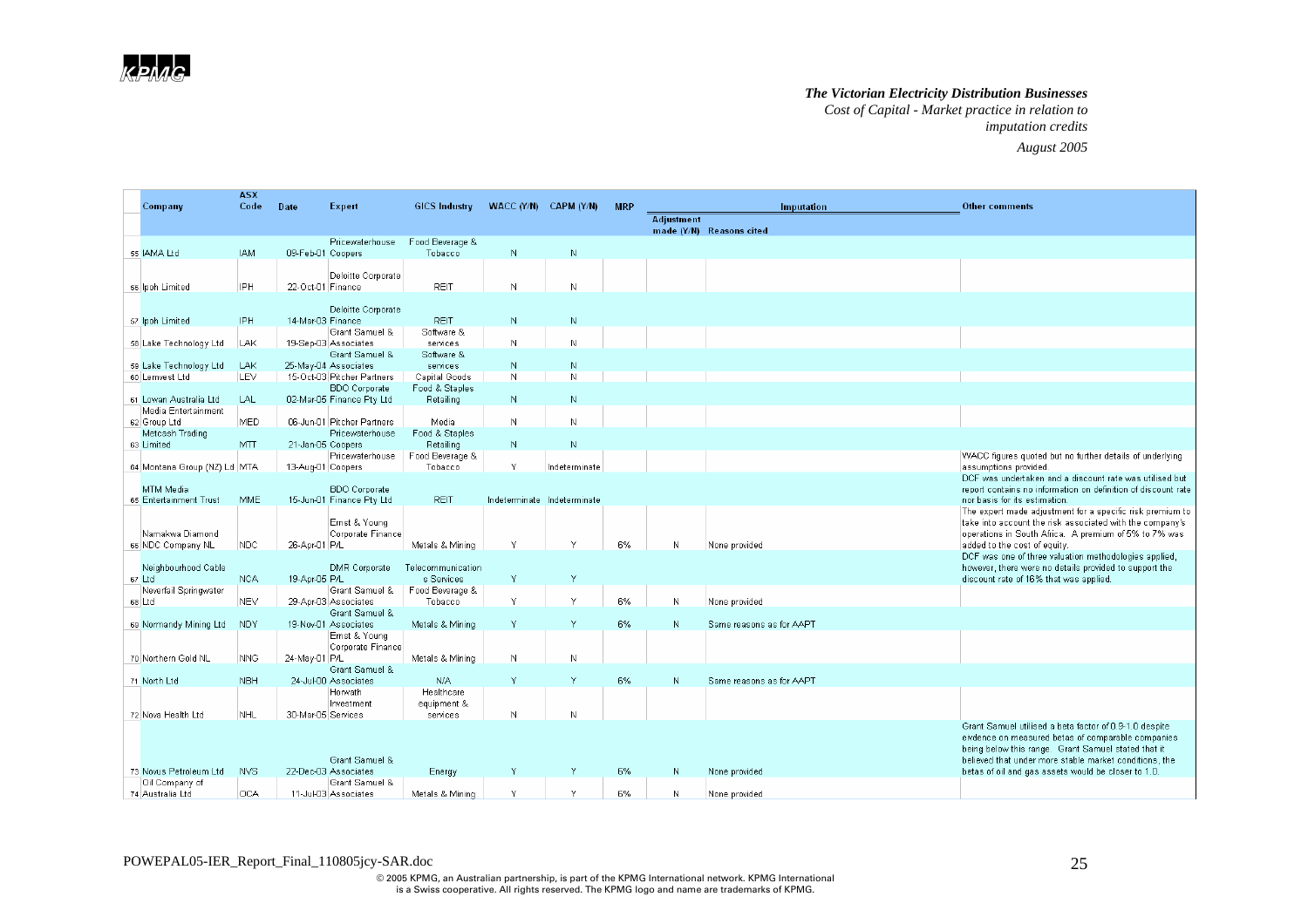*Cost of Capital - Market practice in relation to imputation credits*

*August 2005*

|                                                       | <b>ASX</b> |                   |                                               |                                       |                           |              |            |                   |                          |                                                                                                                                                                                                                                                  |
|-------------------------------------------------------|------------|-------------------|-----------------------------------------------|---------------------------------------|---------------------------|--------------|------------|-------------------|--------------------------|--------------------------------------------------------------------------------------------------------------------------------------------------------------------------------------------------------------------------------------------------|
| Company                                               | Code       | Date              | Expert                                        | <b>GICS Industry</b>                  | WACC $(Y/N)$ CAPM $(Y/N)$ |              | <b>MRP</b> |                   | Imputation               | <b>Other comments</b>                                                                                                                                                                                                                            |
|                                                       |            |                   |                                               |                                       |                           |              |            | <b>Adjustment</b> | made (Y/N) Reasons cited |                                                                                                                                                                                                                                                  |
| 75 OPSM Group Ltd                                     | OPS        |                   | Lonergan<br>Edwards &<br>26-Nov-04 Associates | Healthcare<br>equipment &<br>services | N                         | $\mathbb{N}$ |            |                   |                          |                                                                                                                                                                                                                                                  |
| 76 Otter Gold Mines Ltd                               | <b>OTR</b> |                   | Stanton Partners<br>24-Dec-01 Corporate P/L   | Metals & Mining                       | See note                  | See note     |            |                   |                          | The expert relied upon the asset specific valuations<br>undertaken by a specialist mining valuer, who utilised the<br>DCF methodology but did not provide information on the<br>definition of the discount rate nor the basis of its derivation. |
| 77 Pacific Hydro Ltd                                  | PHY        | 19-Apr-05 P/L     | Ernst & Young<br>Corporate Finance            | Utilities                             | Y.                        | Y            | 6%         | $\mathbb N$       |                          | The valuation involved local and overseas assets. A base<br>local discount rate was derived and adjustments were<br>made to incorporate country specific risks into the rate for                                                                 |
| Pacific Strategic                                     |            |                   |                                               | Diversified                           |                           |              |            |                   | None provided            | overseas assets.                                                                                                                                                                                                                                 |
| 78 Investments Ltd                                    | PSI        |                   | 09-Aug-04 Grant Thornton                      | Financials                            | N.                        | N            |            |                   |                          |                                                                                                                                                                                                                                                  |
|                                                       |            |                   | Grant Samuel &                                |                                       |                           |              |            |                   |                          |                                                                                                                                                                                                                                                  |
| 79 Petroz NL                                          | PTZ        |                   | 21-Nov-00 Associates                          | Metals & Mining                       | Υ                         |              | 6%         | N                 | Same reasons as for AAPT |                                                                                                                                                                                                                                                  |
| 80 Pinnacle VRB Ltd                                   | PCE        | 16-Aug-01         |                                               | Capital Goods                         | N                         | N            |            |                   |                          |                                                                                                                                                                                                                                                  |
| Pioneer International<br>81 Ltd                       | <b>PNI</b> |                   | Grant Samuel &<br>25-Jan-00 Associates        | N/A                                   | N                         | N            |            |                   |                          |                                                                                                                                                                                                                                                  |
|                                                       |            |                   |                                               |                                       |                           |              |            |                   |                          |                                                                                                                                                                                                                                                  |
| Pirelli Cables Australia                              |            |                   | Deloitte Corporate                            |                                       |                           |              |            |                   |                          |                                                                                                                                                                                                                                                  |
| 82 Ltd                                                | PRL        | 01-Dec-00 Finance |                                               | Capital Goods                         | N                         | N            |            |                   |                          |                                                                                                                                                                                                                                                  |
|                                                       |            |                   | Pricewaterhouse                               | Telecommunication                     |                           |              |            |                   |                          |                                                                                                                                                                                                                                                  |
| 83 PowerTel                                           | <b>PWT</b> | 10-Jun-03 Coopers |                                               | s Services                            | N                         | N            |            |                   |                          |                                                                                                                                                                                                                                                  |
| Principal America                                     |            |                   | Deloitte Corporate                            |                                       |                           |              |            |                   |                          |                                                                                                                                                                                                                                                  |
| 84 Office Trust                                       | PAO        | 28-Jul-04 Finance |                                               | <b>REIT</b>                           | N                         | N            |            |                   |                          |                                                                                                                                                                                                                                                  |
|                                                       |            |                   |                                               |                                       |                           |              |            |                   |                          |                                                                                                                                                                                                                                                  |
|                                                       |            |                   | Deloitte Corporate                            |                                       |                           |              |            |                   |                          |                                                                                                                                                                                                                                                  |
| 85 Principal Office Fund                              | POF        | 26-May-03 Finance |                                               | <b>REIT</b>                           | N                         | $\mathbb N$  |            |                   |                          |                                                                                                                                                                                                                                                  |
| Prudential Investment<br>86 Company Australia Ltd PIA |            | 28-May-03 P/L     | Hindal Corporate                              | Real Estate                           | N.                        | N            |            |                   |                          |                                                                                                                                                                                                                                                  |
|                                                       |            |                   | Grant Samuel &                                |                                       |                           |              |            |                   |                          |                                                                                                                                                                                                                                                  |
| 87 QCT Resources Ltd                                  | QRL        |                   | 02-Oct-00 Associates                          | Metals & Mining                       | Y.                        | Y            | 6%         | N                 | Same reasons as for AAPT |                                                                                                                                                                                                                                                  |
|                                                       |            |                   | Pricewaterhouse                               |                                       |                           |              |            |                   |                          |                                                                                                                                                                                                                                                  |
| 88 Ranger Minerals                                    | <b>RGS</b> | 03-May-02 Coopers |                                               | Metals & Mining                       | N.                        | N            |            |                   |                          |                                                                                                                                                                                                                                                  |
|                                                       |            |                   | Deloitte Corporate                            |                                       |                           |              |            |                   |                          |                                                                                                                                                                                                                                                  |
| 89 Reliance Mining Ltd                                | <b>REM</b> | 06-Jan-05 Finance |                                               | Metals & Mining                       | ${\mathsf N}$             | $\mathbb N$  |            |                   |                          |                                                                                                                                                                                                                                                  |
|                                                       |            |                   | RSM Bird                                      |                                       |                           |              |            |                   |                          |                                                                                                                                                                                                                                                  |
| Retail Technology                                     |            |                   | Cameron                                       |                                       |                           |              |            |                   |                          |                                                                                                                                                                                                                                                  |
| 90 Services Ltd                                       | <b>RTS</b> |                   | 01-Mar-05 Corporate P/L                       | Media                                 | N                         | N            |            |                   |                          |                                                                                                                                                                                                                                                  |
|                                                       |            |                   | Leadenhall                                    | Construction                          |                           |              |            |                   |                          |                                                                                                                                                                                                                                                  |
| 91 Rib Loc Group Ltd                                  | <b>RBL</b> |                   | 17-Jun-03 Australia Ltd                       | Materials                             | Y                         | Y            | 6%         | ${\mathsf N}$     | None provided            |                                                                                                                                                                                                                                                  |
| 92 Rib Loc Group Ltd                                  | RBL        |                   | Leadenhall<br>25-Feb-04 Australia Ltd         | Construction<br>Materials             | ٧                         | Y            | 6%         | N                 | None provided            |                                                                                                                                                                                                                                                  |
|                                                       |            |                   | Grant Samuel &                                |                                       |                           |              |            |                   |                          |                                                                                                                                                                                                                                                  |
| 93 RM Williams                                        | <b>RMW</b> |                   | 02-Jul-03 Associates                          | Retailing                             | N.                        | N            |            |                   |                          |                                                                                                                                                                                                                                                  |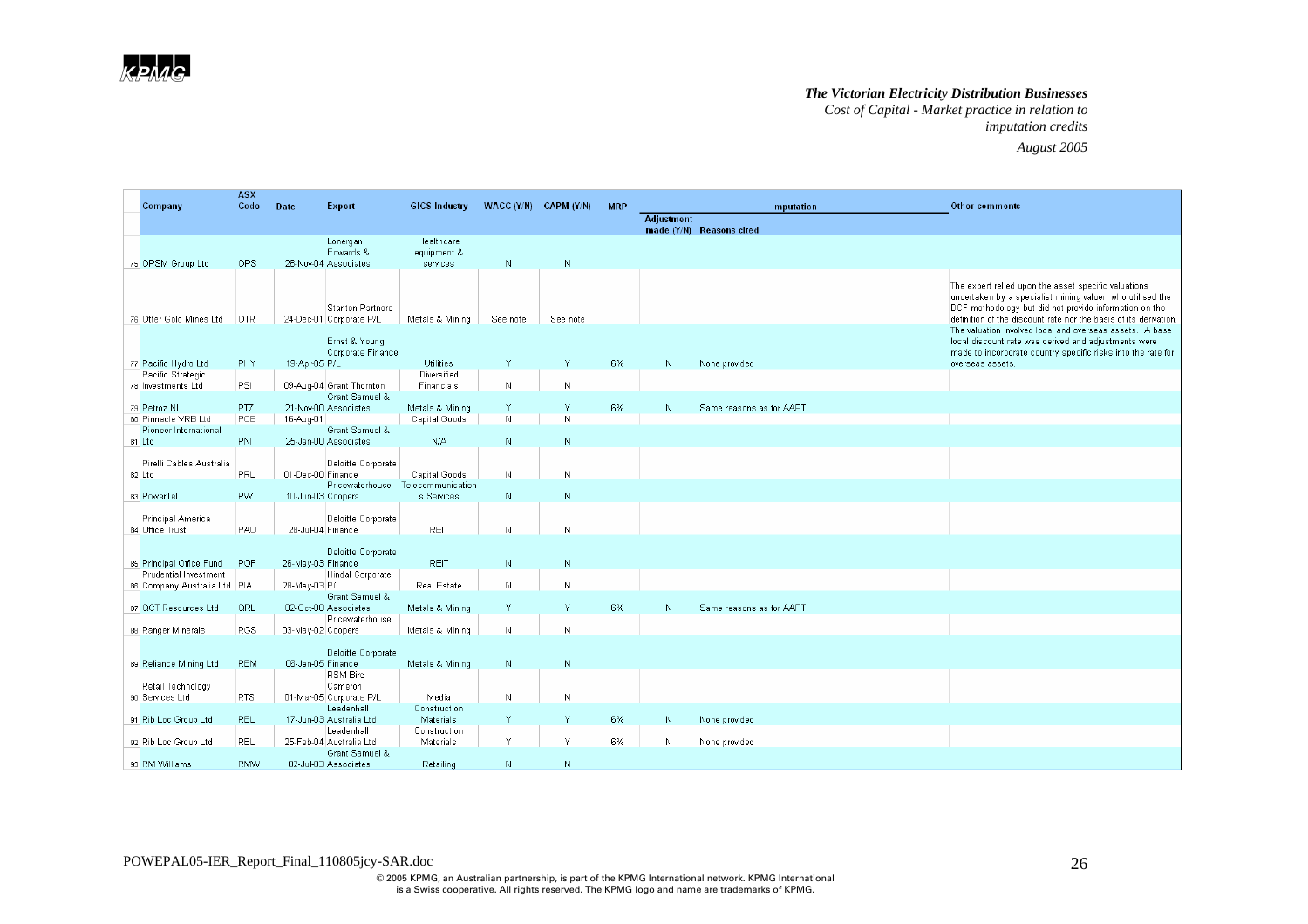*Cost of Capital - Market practice in relation to imputation credits August 2005*

| Company                            | <b>ASX</b><br>Code | Date              | <b>Expert</b>                                                      | <b>GICS Industry</b>                        | WACC (Y/N) CAPM (Y/N)       |              | <b>MRP</b> |                   |                          | Imputation | <b>Other comments</b>                                                                                   |
|------------------------------------|--------------------|-------------------|--------------------------------------------------------------------|---------------------------------------------|-----------------------------|--------------|------------|-------------------|--------------------------|------------|---------------------------------------------------------------------------------------------------------|
|                                    |                    |                   |                                                                    |                                             |                             |              |            | <b>Adjustment</b> | made (Y/N) Reasons cited |            |                                                                                                         |
| 94 Ronin Property Group            | <b>RPH</b>         | 27-Sep-04 Finance | Deloitte Corporate                                                 | Real Estate                                 | N                           | N            |            |                   |                          |            |                                                                                                         |
| Sea World Property<br>95 Trust     | SWD                |                   | 14-Jan-02 DDH Graham Ltd                                           | <b>REIT</b>                                 | Y                           | Y            | 6%         | $\mathsf{N}$      | None provided            |            |                                                                                                         |
| Shell Australia<br>96 Investments  |                    |                   | <b>Grant Samuel &amp;</b><br>23-Nov-00 Associates                  | Energy                                      | Y                           | Y            | 6%         | N                 | Same reasons as for AAPT |            |                                                                                                         |
| 97 Siddons Ramset Itd              | <b>SID</b>         |                   | Grant Samuel &<br>31-Jan-00 Associates                             | N/A                                         | $\mathsf{N}$                | $\mathsf{N}$ |            |                   |                          |            |                                                                                                         |
| 98 Sky Network Television SKT      |                    | 28-Aug-03 Finance | Deloitte Corporate                                                 | Media                                       | Υ                           | Y            | 8%         | N                 | None provided            |            |                                                                                                         |
| 99 Softlaw Corporation<br>Software | <b>SLC</b>         |                   | Lonergan Edwards<br>15-Dec-04 & Associates<br><b>BDO</b> Corporate | Software & services                         | See note                    | See note     |            |                   |                          |            | Not applicable as valuation was of options                                                              |
| 100 Communication Group SOF        |                    |                   | 01-May-03 Finance Pty Ltd                                          | Software & services                         | N                           | N            |            |                   |                          |            |                                                                                                         |
| 101 Southcorp                      | SRP                |                   | 17-Jan-05 & Associates                                             | Lonergan Edwards Food Beverage &<br>Tobacco | $\mathsf{N}$                | $\mathsf{N}$ |            |                   |                          |            |                                                                                                         |
| 102 Southern Star Group            | SSR                |                   | Horwath<br>Investment<br>15-Dec-03 Services                        | Media                                       | N                           | N            |            |                   |                          |            |                                                                                                         |
| 103 Spicers Paper Itd              | <b>SCP</b>         |                   | Grant Samuel &<br>12-Dec-00 Associates                             | Paper & Forest<br>Products                  | N                           | N            |            |                   |                          |            |                                                                                                         |
| 104 Spotless Services Itd          | SPS                |                   | Pricewaterhouse<br>13-Apr-00 Coopers                               | N/A                                         | Indeterminate Indeterminate |              |            |                   |                          |            | DCF was utilised as a valuation cross-check but no details<br>were provided regarding the discount rate |
| 105 TAB Ltd                        | TAB                |                   | Lonergan Edwards<br>23-Feb-04 & Associates                         | <b>Consumer Services</b>                    | Y                           | Y            | 6%         | N                 | None provided            |            |                                                                                                         |
| 106 Taipan Resources NL            | TAI                |                   | <b>Stanton Partners</b><br>05-Mar-01 Corporate P/L                 | Metals & Mining                             | N                           | N            |            |                   |                          |            |                                                                                                         |
| 107 TDG Logistics Ltd              | <b>TD</b>          |                   | Grant Samuel &<br>03-Sep-01 Associates                             | Transportation                              | $\mathsf{N}$                | $\mathsf{N}$ |            |                   |                          |            |                                                                                                         |
| <b>Telecasters Australia</b>       | <b>TCA</b>         |                   | Ernst & Young<br>Corporate Finance                                 | Media                                       | N                           | N            |            |                   |                          |            |                                                                                                         |
| 108 Ltd                            |                    | 08-Jun-01 P/L     | Grant Samuel &                                                     | Paper & Forest                              |                             |              |            |                   |                          |            |                                                                                                         |
| 109 Tenon Ltd                      | <b>TNN</b>         |                   | 13-Apr-04 Associates<br><b>DMR</b> Corporate                       | Products<br>Diversified                     | N                           | N            |            |                   |                          |            |                                                                                                         |
| 110 Terrain Australia Ltd          | <b>TER</b>         | 27-Oct-04 P/L     | Grant Samuel &                                                     | Financials                                  | N                           | N            |            |                   |                          |            |                                                                                                         |
| 111 Uecomm Ltd                     | <b>UEC</b>         |                   | 21-May-04 Associates                                               | utilities                                   | $\mathsf{N}$                | $\mathsf{N}$ |            |                   |                          |            |                                                                                                         |